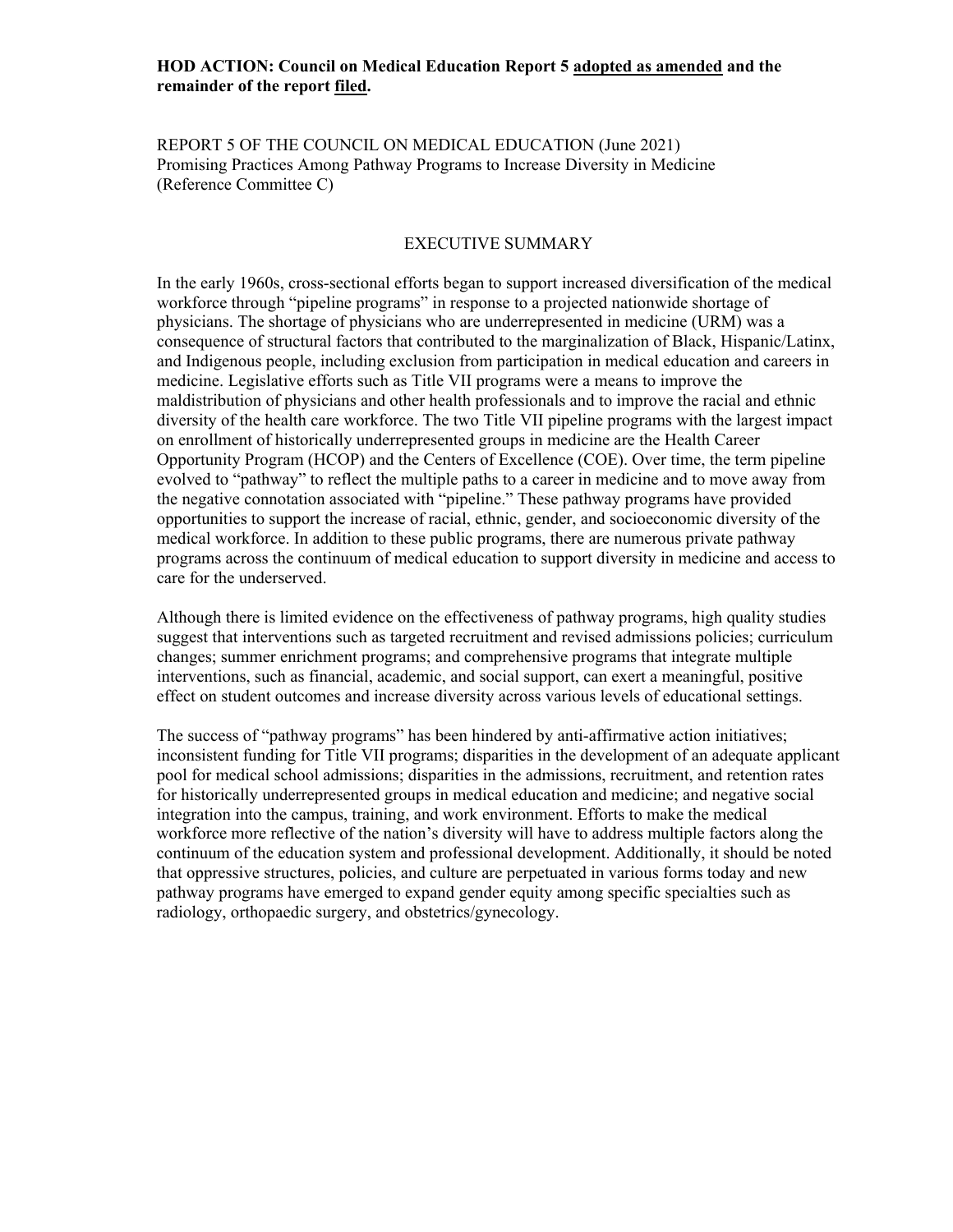# REPORT OF THE COUNCIL ON MEDICAL EDUCATION

CME Report 05-JUN-2021

Subject: Promising Practices Among Pathway Programs to Increase Diversity in Medicine

Presented by: Liana Puscas, MD, MHS, Chair

Referred to: Reference Committee C

INTRODUCTION

 $\frac{2}{3}$ AMA Policy D-200.985 (13), "Strategies for Enhancing Diversity in the Physician Workforce," asks that the AMA (a) support the publication of a white paper chronicling health care career pipeline programs (also known as pathway programs) across the nation aimed at increasing the number of programs and promoting leadership development of underrepresented minority health care professionals in medicine and the biomedical sciences, with a focus on assisting such programs by identifying best practices and tracking participant outcomes; and (b) work with various stakeholders, including medical and allied health professional societies, established biomedical science pipeline programs, and other appropriate entities, to establish best practices for the sustainability and success of health care career pipeline programs. The Council on Medical Education offers this report to provide an overview of interventions used by "pathway programs" based on targeted milestones along the journey to becoming a physician; to identify institutional and structural factors that interfere with or create attrition on the journey; and to discuss recommendations to minimize interference/attrition on the journey to becoming a physician. DEFINITION OF PIPELINE/PATHWAY PROGRAMS IN MEDICINE Historically, the term "pipeline" in medical education has been used as a metaphor to describe the 22 progression of individuals from one level of medical education to the next.<sup>[1](#page-22-0)</sup> However, it should be noted that use of this term has been criticized as the model erroneously presents a series of invariant steps necessary to pursue a career in medicine. This rigid and reductionist approach can have an especially negative impact on women and underrepresented groups in their pursuit of 6 medical careers.<sup>2</sup> More recently the adoption of the term "pathway" has gained favor as it symbolizes a more flexible and less restrictive course that individuals can take on their path to becoming physicians. For the purposes of this report, the term "pathway programs" will be used to describe the progression of individuals from one level of medical education to the next. The pathway therefore begins as early as prekindergarten and extends through college, medical school, graduate medical education (GME), and up to faculty development. Pathway programs are designed to assist individuals, particularly those who have been historically underrepresented in medicine (URM), to envision a career in medicine and successfully transition from any one stage of education to the next with the goal of bolstering care for historically marginalized and minoritized patients. Some of the ways that pathway programs support learners include providing supplemental academic enrichment programs, experiential learning in medical/clinical settings, research experience, career/college counseling, standardized exam preparation, and mentorship.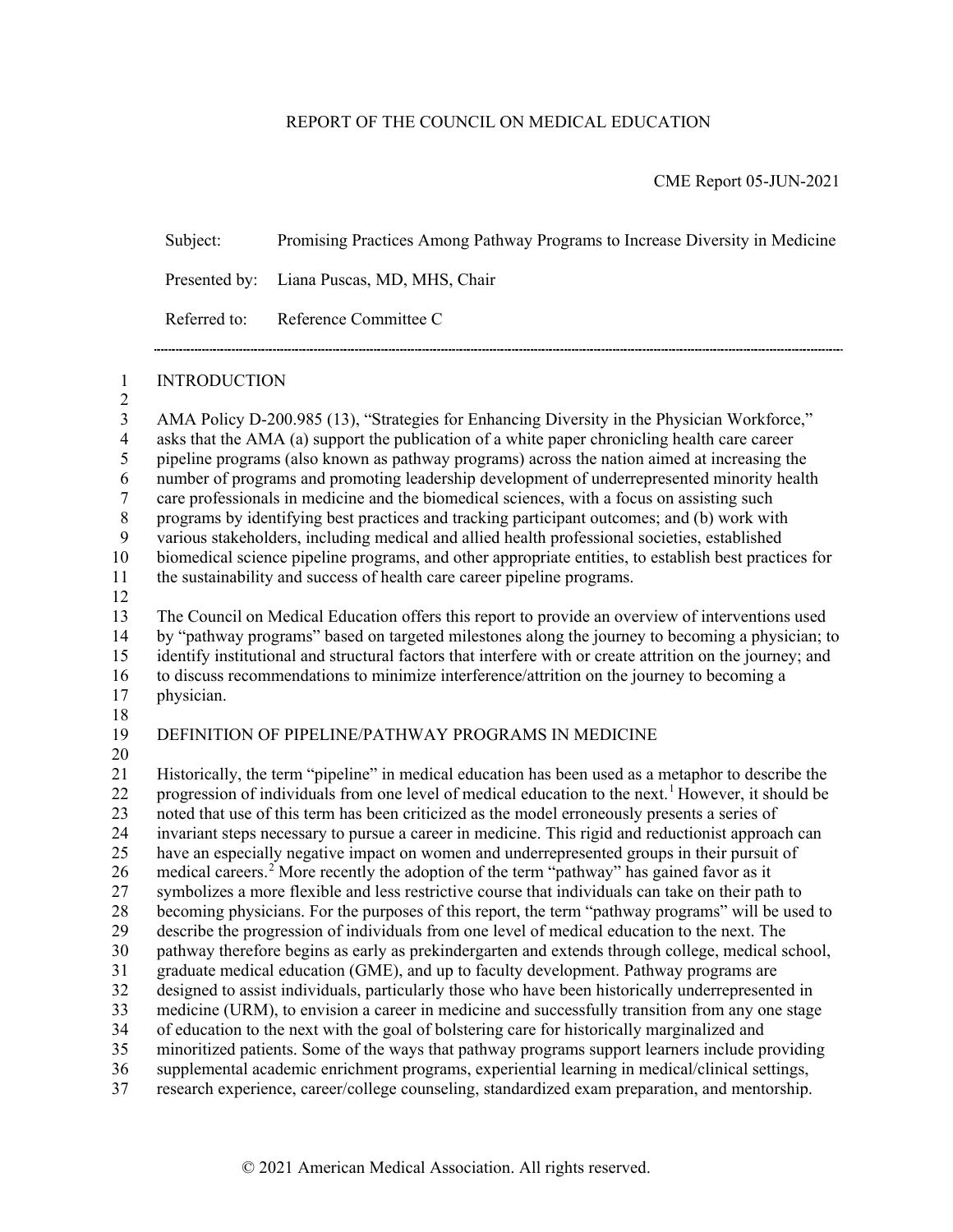Given that health inequities are identified in all areas, URM individuals can be expected to enhance 2 outcomes in any clinical discipline and deserve the opportunity for a rewarding career in medicine.<br>3 The rationale for encouraging the creation of programs to enhance medical student diversity is that The rationale for encouraging the creation of programs to enhance medical student diversity is that racial and ethnic diversity among health professionals has been shown to promote better access to health care, improve health care quality for underserved populations, and better meet the health 6 care needs of an increasingly diverse population.<sup>[3](#page-22-2)</sup> While it is a duty of all physicians to aid serving the underserved and support primary care, URM physicians have been found to be more likely to 8 work in underserved areas and thereby increase access to health care for historically marginalized<br>9 and minoritized patients. Additionally, diverse learners add value to medical education and and minoritized patients. Additionally, diverse learners add value to medical education and research environments by broadening perspectives represented in discussions, thus influencing

- peers and improving the cultural competence of the entire physician workforce.<sup>[4,](#page-22-3)[5](#page-22-4)</sup>
- 
- 

HISTORY OF THE CREATION OF PATHWAY PROGRAMS IN THE UNITED STATES

 For the first two-thirds of the twentieth century, U.S. medical schools were de facto segregated, since few medical schools would admit Black students. In 1900, Black students who aspired to 17 have a career in medicine could only choose from 10 schools in the U.S.<sup>[6](#page-22-5)</sup> Following the 18 establishment of the Council on Medical Education in 1904, the Council adopted an "ideal<br>19 standard" that medical schools ought to require preliminary education sufficient to enable t standard" that medical schools ought to require preliminary education sufficient to enable the candidate to enter a recognized university; a five-year medical course; and a sixth year as an intern in the hospital. In 1906, the Council was tasked with rating medical schools and surveyed 160 schools regarding performance of graduates on state licensure examinations. The schools were graded as "acceptable," "doubtful," or "nonacceptable" based on a set of 10 defined qualifications. Only 82 schools receive an "acceptable" rating. The Council partnered with the Carnegie Foundation in 1909 to conduct a follow up study, entitled "Medical Education in the United States and Canada, a Report to the Carnegie Foundation for the Advancement of Teaching," which was known as the Flexner Report of 1910.

 The Flexner Report of 1910, which shaped medical education in the subsequent century, alleged support of medical education at the historically Black colleges and universities to provide a physician workforce that would serve Black Americans, yet its recommendations resulted in the closure of 89 medical schools, including five of the remaining seven medical schools that trained Black physicians, due to these schools' inability to meet the standards set at the time.<sup>[7](#page-22-6)</sup> The report also went beyond describing the substandard conditions at medical schools; it prescribed a limited role for Black physicians in their practices and hinted that Black physicians possessed less potential and ability than their white counterparts. Among his other findings, Flexner concluded that "educating the [Black] race to know and to practice fundamental hygienic principles" fell naturally to the Black doctor. Thus, "a well-taught negro sanitarian will be immensely useful." Flexner not only limited the role of African American physicians to caring for other African Americans but 40 further restricted Black doctors to matters of public health.<sup>[8](#page-22-7)</sup> While he viewed both Meharry Medical College and Howard University as being suitable for training Black physicians, he recommended divestment from the five underperforming institutions serving Black medical students and reallocation of those resources to Meharry Medical College in Nashville, Tennessee, and Howard University Medical Department in Washington, DC.

As recently as 1964, 93 percent of all medical students in the United States were men and 97

percent of those students were non-Hispanic white. Of the remaining three percent of medical

students, all but a few were enrolled in Howard University and Meharry Medical College. At that

time, less than 0.2 percent of all medical students were Mexican American, Puerto Rican,

American Indian, or Alaska Native. Prevailing societal values and practices within the profession

were reflected in restricted opportunities for URM medical school graduates to participate in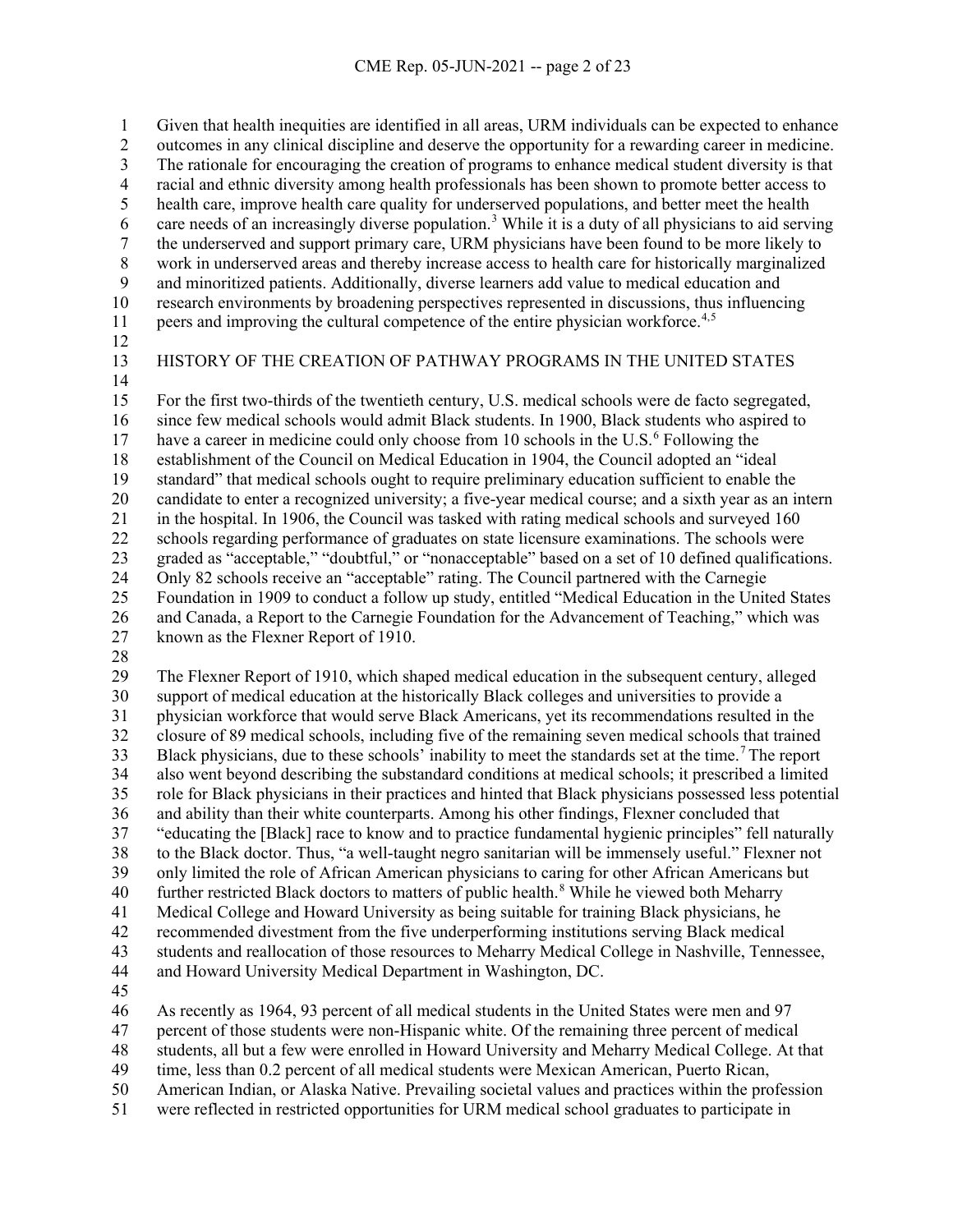specialty training, medical society membership, hospital staff membership, and other professional 2 activities.<sup>7</sup>

 Beginning in the early 1960s, cross-sectional efforts began to support increased diversification of the medical workforce. In 1963, Congress passed the Health Professions Educational Assistance Act (P.L. 88-129, amending the Public Health Service Act or PHSA) in response to a projected nationwide shortage of physicians. The act was the first comprehensive legislation to address the 8 supply of health care providers and initially authorized grants for the construction of new teaching<br>9 facilities and loans to support students in the study of medicine, dentistry, and osteopathic facilities and loans to support students in the study of medicine, dentistry, and osteopathic medicine. The emphasis of Title VII programs shifted through several reauthorizations in the 1970s and 1980s. Title VII programs were seen as a means to improve the maldistribution of physicians and other health professionals. Programs were authorized to increase the numbers of health professionals in underserved (mostly rural or inner-city) areas and to improve the racial and ethnic diversity of the health workforce by increasing the numbers of those who had been historically excluded from careers in medicine. In addition, programs were developed to counter the nationwide trend of medical specialization. The major objective of these programs was to increase 17 support for training and curriculum development in primary care.<sup>[9](#page-22-8)</sup> Title VII programs are 18 administered by the Bureau of Health Professions at the Health Resources and Services<br>19 Administration (HRSA) in the Department of Health and Human Services (HHS). Administration (HRSA) in the Department of Health and Human Services (HHS). The adoption of pathway programs by the Association of American Medical Colleges (AAMC) as a strategic way to increase the number of URM physicians also emerged from the civil rights activism of the 1960s. Nickens et al. explain that "actions to promote diversity in medical schools 24 reflected the heightened sensitivity to racial injustice spurred by the civil rights movement."<sup>[10](#page-22-9)</sup> In 1964, only 2.2 percent of the total 32,000 medical students enrolled nationwide were Black, and the two historically Black colleges and universities (HBCUs) enrolled 76 percent of these students. On 27 average all other medical schools enrolled a single Black student every two years. At the 1968 AAMC annual meeting, medical students, faculty, and administrators asked for the creation of a task force and strategies to increase enrollment among URM students. The underrepresentation of these groups was found to be so great that the task force placed highest priority on increasing the 31 number of URM medical students from 2.8 percent to 12 percent within five years.<sup>9</sup> The other recommendations centered around retention of students on the medical career pathway, providing 33 financial assistance, and recruitment of students into the medical pathway.<sup>9</sup> At the same time, there was widespread implementation of new "academic-enrichment programs" for premedical and post-35 baccalaureate students.<sup>8</sup> These enrichment programs as well as a rise in Black college student enrollment and the use of affirmative action in medical school admission led to a rapid increase in 37 medical student enrollment among URM students from 3 percent in 1968 to 10 percent by 1974.<sup>[11](#page-22-10)</sup> Data on the enrollment of non-Black minoritized individuals was not collected until 1971. Although these programs remained in place from 1974-1990, the general population rate of

 minoritized communities increased faster than medical school enrollment among those who had been historically excluded from medicine, so there was greater underrepresentation of these groups in medical schools in 1990 than in 1975.By 1990, the general minoritized population was 20 percent while URM medical students represented 9 percent of all medical students.In 1990, the AAMC launched the *3000 by 2000* initiative, which aimed to enroll 3000 URM medical students annually by the year 2000. As part of this initiative, the AAMC adopted the "pipeline" metaphor 47 that had been previously used in the science and engineering fields.<sup>10</sup> The first major aspect of this initiative encouraged medical schools to partner with local magnet high schools to provide minoritized students early exposure to the health professions and to academically prepare students to undertake rigorous pre-medical or pre-health professional coursework in college. The second aspect of the initiative included forming more articulated agreements between undergraduate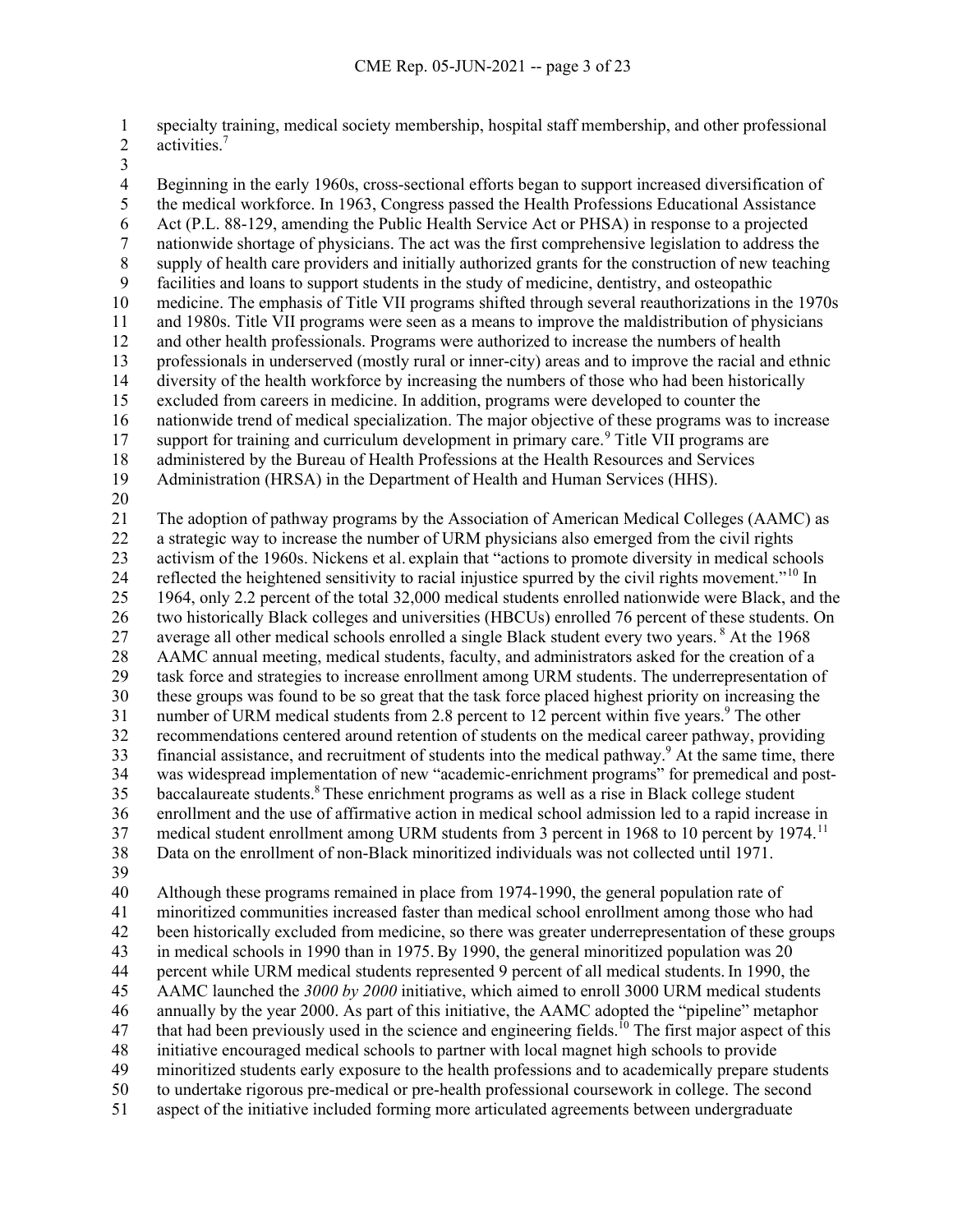1 institutions and medicals schools to encourage the enrollment and advancement of URM students

2 into and through medical school. Last, the initiative encouraged science-education partnerships

3 between academic health education centers (AHECs) and local primary school systems wherein

4 AHEC faculty helped design scientific curricula that encouraged critical thinking and problem

5 solving rather than simple memorization in the public school system. Although the *3000 by 2000*

6 initiative did not achieve its enrollment goal, partially due to national resistance against affirmative

7 action at the time, it paved the way for widespread pathway partnerships between medical schools,<br>8 undergraduate institutions, and primary schools, many of which remain to this day.<sup>10</sup>

- 8 undergraduate institutions, and primary schools, many of which remain to this day.<sup>10</sup>
- 9

10 In 2009, the Liaison Committee on Medical Education (LCME), which accredits medical education

11 school programs in the United States and Canada, revised its diversity standards to require that all

- 12 U.S. allopathic medical schools engage in systemic efforts to attract and retain students from
- 13 diverse backgrounds. The diversity standards were defined by the medical schools and the

14 standards did not set numerical goals, but sought to ensure that all medical schools had a "mission-

- 15 appropriate" diversity policy.<sup>[12](#page-22-11)</sup> Evaluation of these medical school programs, some of which are
- 16 pathway programs, has demonstrated modest enrollment increases in the proportions of URM
- 17 medical students.<sup>4</sup> According to data collected for the 2019-2020 academic year, 149 (97 percent)
- 18 of LCME-accredited medical schools have or support at least one pathway program to prepare 19 participants (from the school's diversity categories) for potential admission to medical school.
- 20 Table 1 summarizes the types of "pipeline programs" in U.S. MD-granting medical schools.

Table 1 Types of Pipelines Programs in U.S. MD-Granting Medical Schools, 2019-2020

| Type of Pipeline Program <sup>a</sup>              | No. $(\%)$ of Medical Schools <sup>b</sup> |
|----------------------------------------------------|--------------------------------------------|
| Pre-college-level only                             | 6(4.0)                                     |
| College-level only                                 | 13(8.7)                                    |
| Postbaccalaureate only                             | 1(0.7)                                     |
| Pre-college and college-levels                     | 59 (39.6)                                  |
| Pre-college, college, and postbaccalaureate levels | 54 (36.2)                                  |
| College and postbaccalaureate levels               | 12(8.1)                                    |
| Pre-college and postbaccalaureate levels           | 4(2.7)                                     |

Source: LCME, 2020

a Pre-college level includes programs at the middle school and/or high school levels

College level includes programs at the college/university level and/or BA/MD programs/guaranteed medical school admission programs

Postbaccalaureate programs include programs for college graduates to complete additional course requirements or other pre-medical requirements

<sup>b</sup>149 medical schools reported having one or more pipeline programs: middle school (69 schools), high school (122 schools), college/university (123 schools), BA/MD or guaranteed admission programs (49 schools), postbaccalaureate programs (71 schools)

21 Table 2 summarizes the number of new medical students matriculating into a U.S. MD- or DO-

22 granting medical school who came from at least one of a school's supported pathway programs.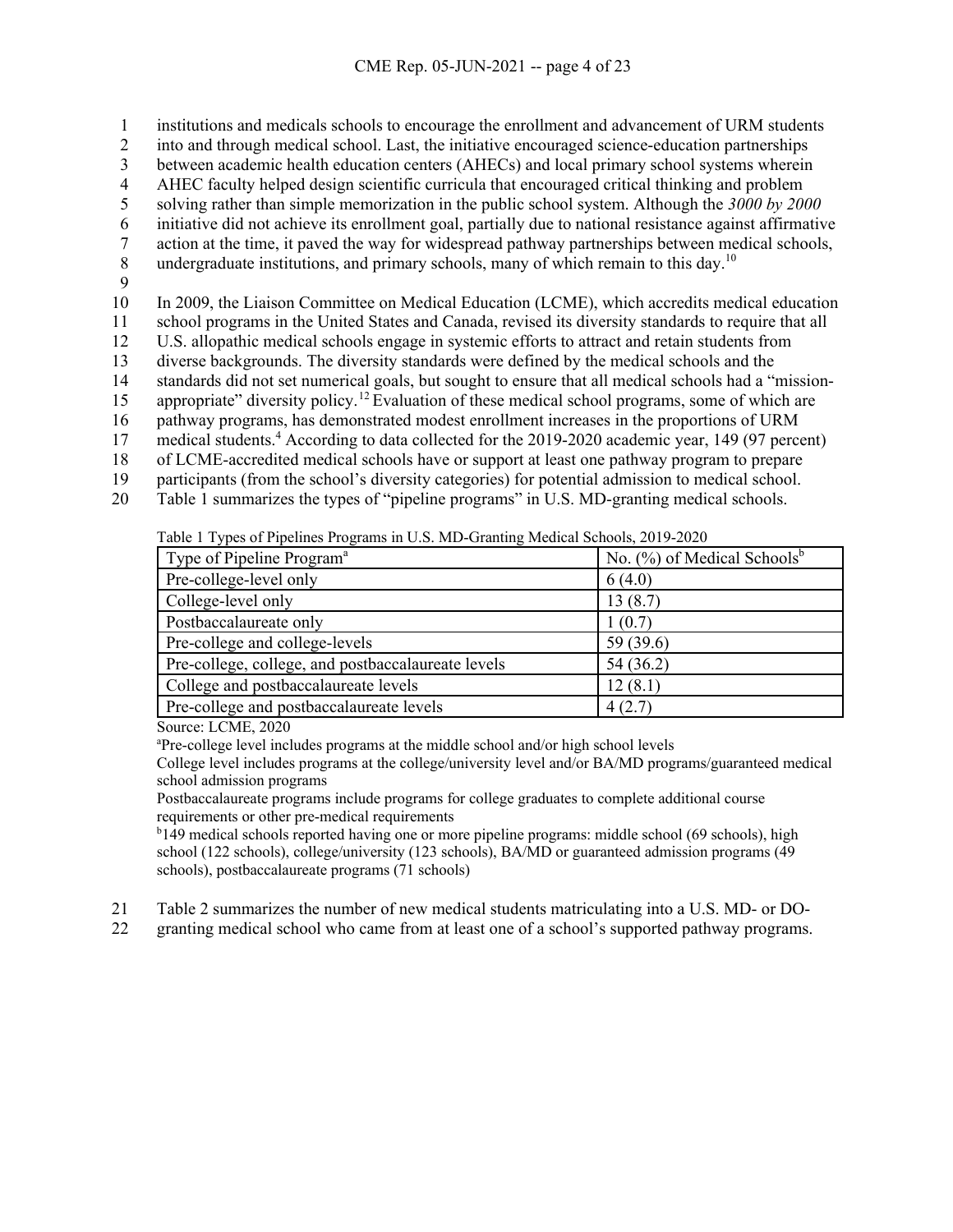| Type of Program                                     | $#$ Matriculating | $#$ Matriculating to |
|-----------------------------------------------------|-------------------|----------------------|
|                                                     | to Respondent's   | Another U.S.         |
|                                                     | Medical School    | MD/DO Granting       |
|                                                     |                   | Medical School       |
| Middle school program only                          |                   |                      |
| High school program only                            | 158               | 55                   |
| College program only                                | 872               | 580                  |
| BA/MD/guaranteed-admission program only             | 921               | 47                   |
| Postbaccalaureate program only                      | 907               | 637                  |
| More than one type of the school's pipeline program | 210               | 39                   |

Table 2 New Medical Students Who Came from a Pathway Program in 2019-2020

Source: LCME, 2020

1 However, although absolute numbers of Black and Hispanic/Latinx matriculants have increased 2 since 2009, representation of these groups in medicine as a proportion of the general population has 3 not increased.<sup>5</sup> Additionally, Lett et al. found "no statistically significant trend towards increased 4 representation of Black and Hispanic/Latinx male individuals and a modest trend towards increased<br>5 representation for Hispanic/Latinx female applicants." In fact, they found "that Hispanic/Latinx" 5 representation for Hispanic/Latinx female applicants." In fact, they found "that Hispanic/Latinx 6 individuals are underrepresented among medical school applicants and matriculants by nearly 70% 7 relative to the age-adjusted U.S. population; Black male applicants and matriculants, nearly 60%; 8 Black female applicants, nearly 30%; and Black female matriculants, nearly 40%." Additionally,<br>9 Lett et al demonstrated that the representation of minoritized faculty relative to the general Lett et al demonstrated that the representation of minoritized faculty relative to the general 10 population has actually decreased in almost all specialties and across all faculty rankings since  $11 \quad 2009$ <sup>[13](#page-22-12)</sup>

12

# 13 EVOLUTION FROM "PIPELINE" TO "PATHWAY" PROGRAM

14

 It is important to consider the implications of using specific terminology about programs focused on increasing diversity in medicine. The term "pathway program" is gaining favor as it suggests a more open and flexible path to becoming a physician; the term "pipeline program," however, is still 18 prevalent both in the literature and in everyday conversations. Some believe the metaphor of the "pipeline" is misleading and inaccurate. The pipeline metaphor suggests there is a single path to "pipeline" is misleading and inaccurate. The pipeline metaphor suggests there is a single path to 20 becoming a doctor with a single entry and exit point.<sup>[14](#page-22-13)</sup> Many URM medical students follow a non- traditional path to medical school, such as participating in post-baccalaureate programs to strengthen their academic profile, so the idea of a rigid pipeline that requires early access and 23 success in science and medicine may be particularly discouraging to minoritized students.<sup>13</sup> Giordani et al. demonstrated that non-traditional students with lower Medical College Admission Test (MCAT) scores and undergraduate GPAs who pursue post-baccalaureate programs are just as 26 likely as their traditional peers to succeed once they enter medical school.<sup>[15](#page-23-0)</sup> Another reason some criticize the term "pipeline" is its allusion to the "school-to-prison pipeline," a phenomenon known 28 to disproportionately impact minoritized youth.<sup>[16](#page-23-1)</sup> While the criminalization of minoritized children in schools is a worthwhile concern to address in pathway programs—minoritized students cannot be guided toward academic success when trapped in a "pipeline" of isolation, punishment, aggressive school policing, and inadequate academic preparation due to lack of resources—echoing the same terminology for a program promoting equity is inappropriate. Additionally, the word "pipeline" has negative connotations in Native American communities that are a prioritized group for recruitment. "Pipelines" within Indigenous communities are often literal, calling to mind current struggles with oil industries against environmental degradation, threats to communities' health and safety, and continued colonization. Alternatively, the term "pathway" implies learners'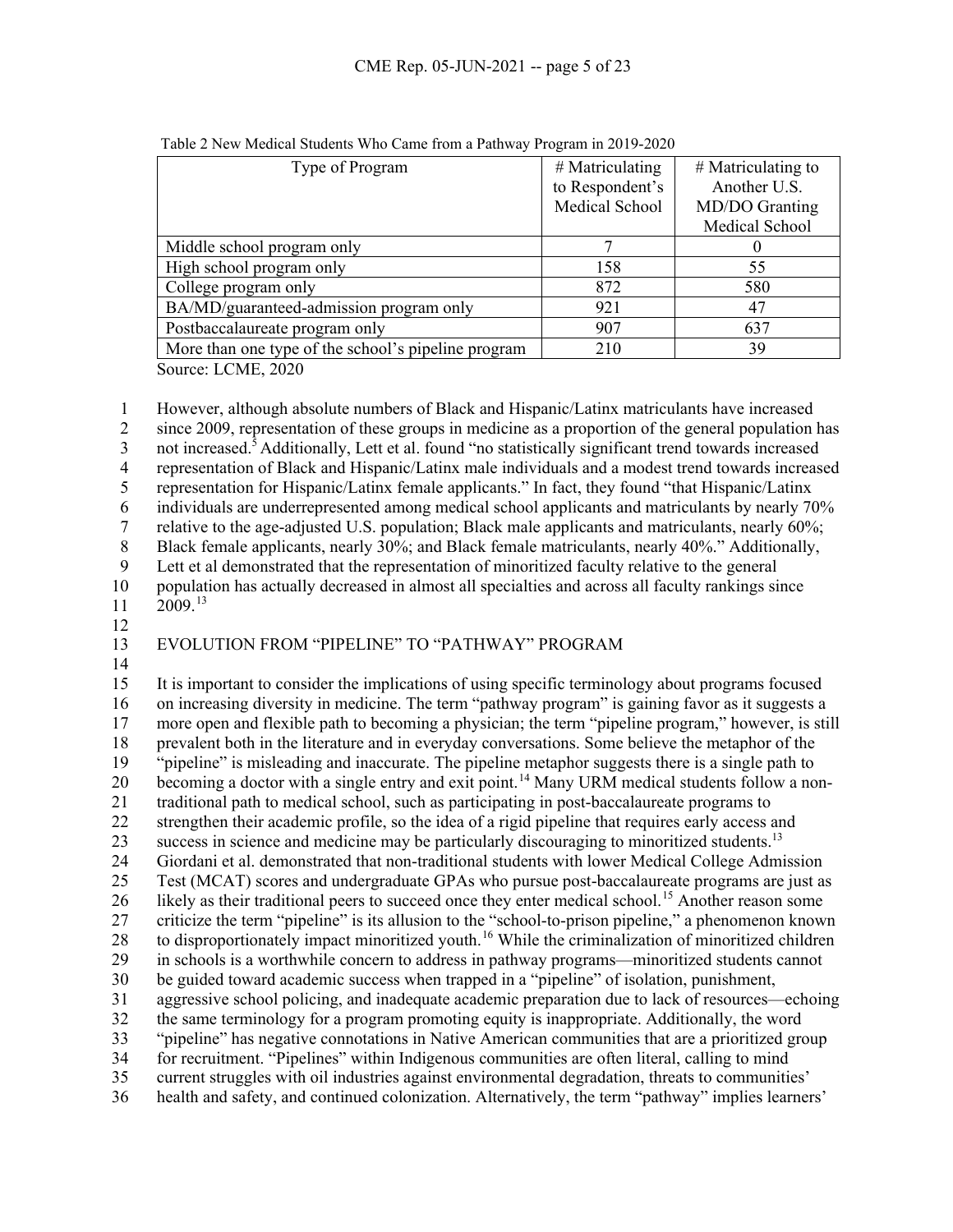agency and offers more than a single path to medicine, which can include non-traditional students,

- 2 individuals who change careers later in life, and those who did not have early exposure to medicine.<sup>13</sup> 3 medicine.<sup>13</sup>
- 
- CURRENT FEDERAL PATHWAY PROGRAMS
- 6<br>7

7 The Title VII health professions and Title VIII nursing workforce development programs, which<br>8 are authorized under the Public Health Service Act and administered by the HRSA, increase the 8 are authorized under the Public Health Service Act and administered by the HRSA, increase the<br>9 supply, distribution, and diversity of the health care workforce, reaching over 400,000 supply, distribution, and diversity of the health care workforce, reaching over 400,000 10 participants.<sup>[17](#page-23-2)</sup> These programs improve access to, and quality of care for, vulnerable populations, including children and families living on low incomes and in rural and underserved communities. In addition, as ever-changing public health threats such as the COVID-19 pandemic and substance use disorder epidemics, impact patients across the country, continued investment in Title VII programs is essential to addressing the health challenges of today and the future. Title VII programs play an essential role in improving the diversity of the health care workforce and connecting students to health careers by supporting recruitment, education, training, and

18 mentorship opportunities. Inclusive and diverse education and training experiences expose<br>19 physicians and other health care professionals to backgrounds and perspectives other than t

- physicians and other health care professionals to backgrounds and perspectives other than their own and heighten cultural awareness in health care, resulting in benefits for all patients. The Title VII programs include:
- 
- 

- *Centers of Excellence*: Provides grants for mentorship and training programs. In academic year 2018-19, this program supported over 1,300 trainees, of whom 99% were underrepresented minorities and 64% were from financially or educationally disadvantaged backgrounds.
- *Health Career Opportunity Program*: Invests in K-16 health outreach and education programs through partnerships between health professions, schools, and local community- based organizations. In academic year 2018-19, over 4,000 students from rural and disadvantaged backgrounds were exposed to the health professions pathway.
- *Primary Care Training and Enhancement (PCTE*): Supports training programs for physicians and physician assistants to encourage practice in primary care, promote leadership in health care transformation, and enhance teaching in community-based settings. In academic year 2018-19, PCTE grantees trained over 13,000 individuals at nearly 1,000 sites, with 61% in medically underserved communities and 30% in rural areas.
- *Medical Student Education:* Supports the primary care workforce by expanding training for medical students to become primary care clinicians, targeting institutions of higher education in states with the highest primary care workforce shortages. The grants develop partnerships between institutions, federally recognized tribes, and community-based organizations to train medical students to provide care that improves health outcomes for those living on tribal reservations or in rural and underserved communities.
- *Area Health Education Centers (AHECs)*: Responds to local health needs and serves as a crucial link between academic training programs and community-based outreach programs. In academic year 2018-19, AHECs supported 192,000 pathway program participants, provided over 34,000 clinical training rotations for health professions trainees, and placed over 92,000 trainees in rural and underserved training sites.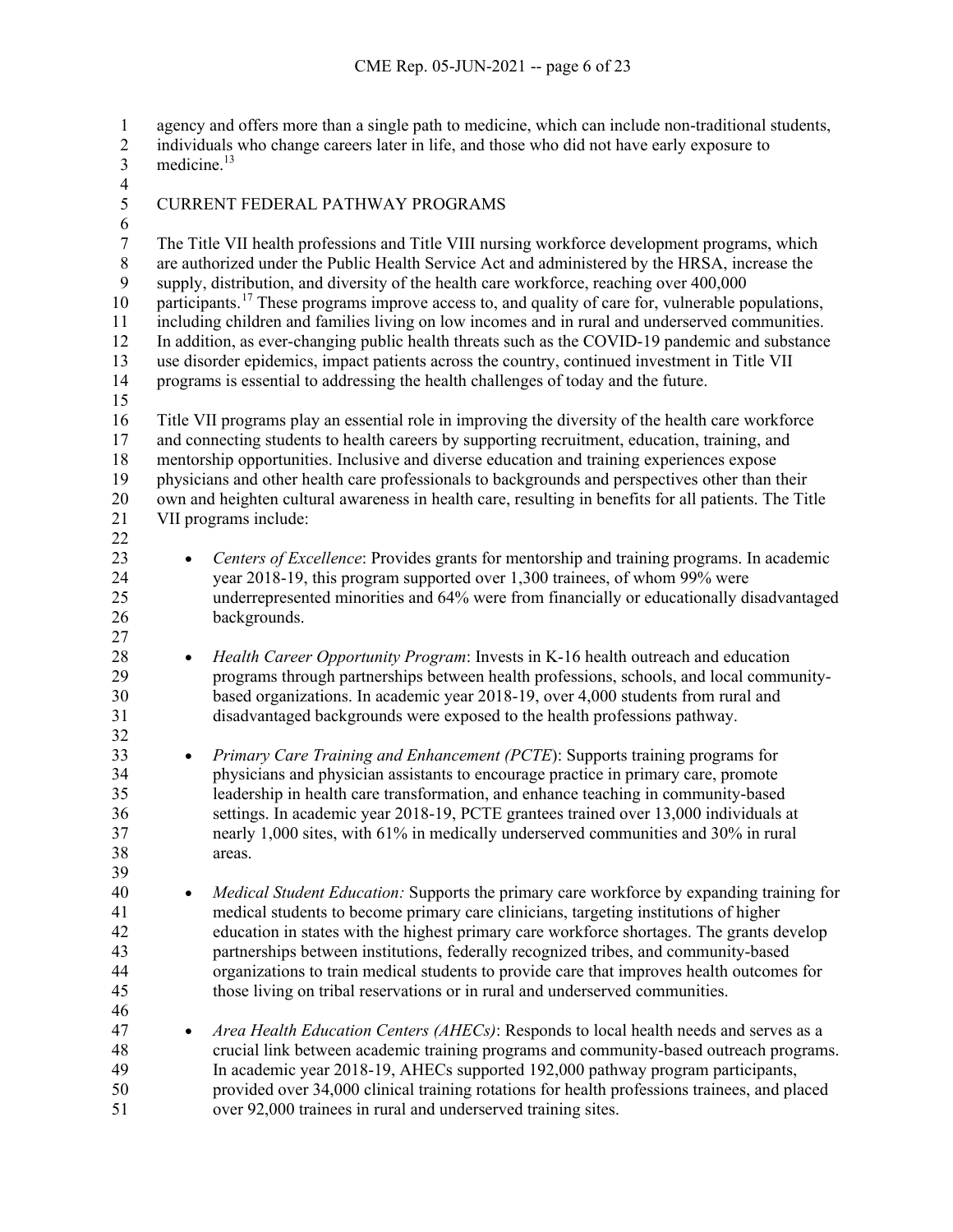<sup>2</sup> *• Mental and Behavioral Health*: Funds training programs to expand access to mental and<br><sup>3</sup> behavioral health services for vulnerable and underserved populations. In academic vear 3 behavioral health services for vulnerable and underserved populations. In academic year<br>2018-19, the Graduate Psychology Education program partnered with 184 sites to provide 2018-19, the Graduate Psychology Education program partnered with 184 sites to provide 5 clinical training experiences for psychology students. Of these sites, 48% offered substance<br>6 use disorder treatment services, and 38% offered telehealth services. use disorder treatment services, and 38% offered telehealth services.  $\frac{7}{8}$ 8 HRSA also administers the Minority Faculty Fellowships Program, with the goal of increasing the<br>9 number of minoritized faculty at awardee institutions. The program awards 50 percent of faculty number of minoritized faculty at awardee institutions. The program awards 50 percent of faculty

salary, with the institution matching funds. Fellows are prepared to assume tenured faculty

11 positions at the institution and to provide services in underserved areas.<sup>8</sup> 

- Additionally, and as previously reported in Council on Medical Education Report 5-A-18, "Study of Declining Native American Medical Student Enrollment," the Indian Health Service (IHS) supports American Indian/Alaska Native (AI/AN) entry into the health professions and provides opportunities to explore career paths in AI/AN health care. The IHS Scholarship program has awarded more than 7,000 health professions scholarships since 1978. The IHS website provides 18 links to allow potential students to arrange IHS externships (with salary) and to coordinate AI/AN clerkship opportunities for medical students. In addition, post-graduation financial support is clerkship opportunities for medical students. In addition, post-graduation financial support is available through the IHS, with a loan repayment program of \$20,000 per year of commitment (maximum \$40,000) for health professions education loans, as well as a supplemental loan repayment program. The IHS also participates in the National Health Service Corps loan 23 repayment program, with awards up to \$50,000 for a two-year commitment.<sup>[18](#page-23-3)</sup>
- 

CURRENT UNDERGRADUATE PATHWAY PROGRAMS

 The CUNY School of Medicine (formerly Sophie Davis Biomedical Education Program), located in Harlem, recruits and educates a diverse, talented pool of students to its MD and physician assistant programs, expanding access to medical education to URM individuals from underserved communities of limited financial resources. The BS/MD degree program admits students directly from high school into an undergraduate biomedical program with a seamless transition into the medical school curriculum based on a seven-year curriculum. The program has graduated over 2,000 alumni who have become physicians, many of whom practice in underserved communities. The Summer Health Professions Education Program (SHPEP) was initially established following a

 study by the Robert Wood Johnson Foundation (RWJF) in 1984 to identify strategies to reverse trends dating back to 1977 of declining URM medical school applicants. The program was originally known as the Minority Medical Education Program (MMEP), which was intended to increase the acceptance rates among medical school applicants who were African Americans, Mexican Americans, mainland Puerto Ricans, and AI/AN, as these groups have historically been underrepresented in medicine due to structural racism. Over the years, MMEP's intensive academic preparation program expanded to 11 medical school campuses and the AAMC assumed the role of National Program Office in 1993. The program changed its name in 2003 to the Summer Medical Education Program (SMEP) to reflect the inclusion of students representing a range of economic, cultural, and geographic diversity. The program continued to evolve in 2006 when it expanded to include dentistry and was renamed the Summer Medical and Dental Education Program (SMDEP). SMDEP focused on students in the first two years of their college education because the experience of previous programs indicated that this is when students derive the most benefit. Most recently, the program expanded again in 2016 to include a range of health professions due to the growing importance of team-based care and interprofessional collaboration, leading to the most recent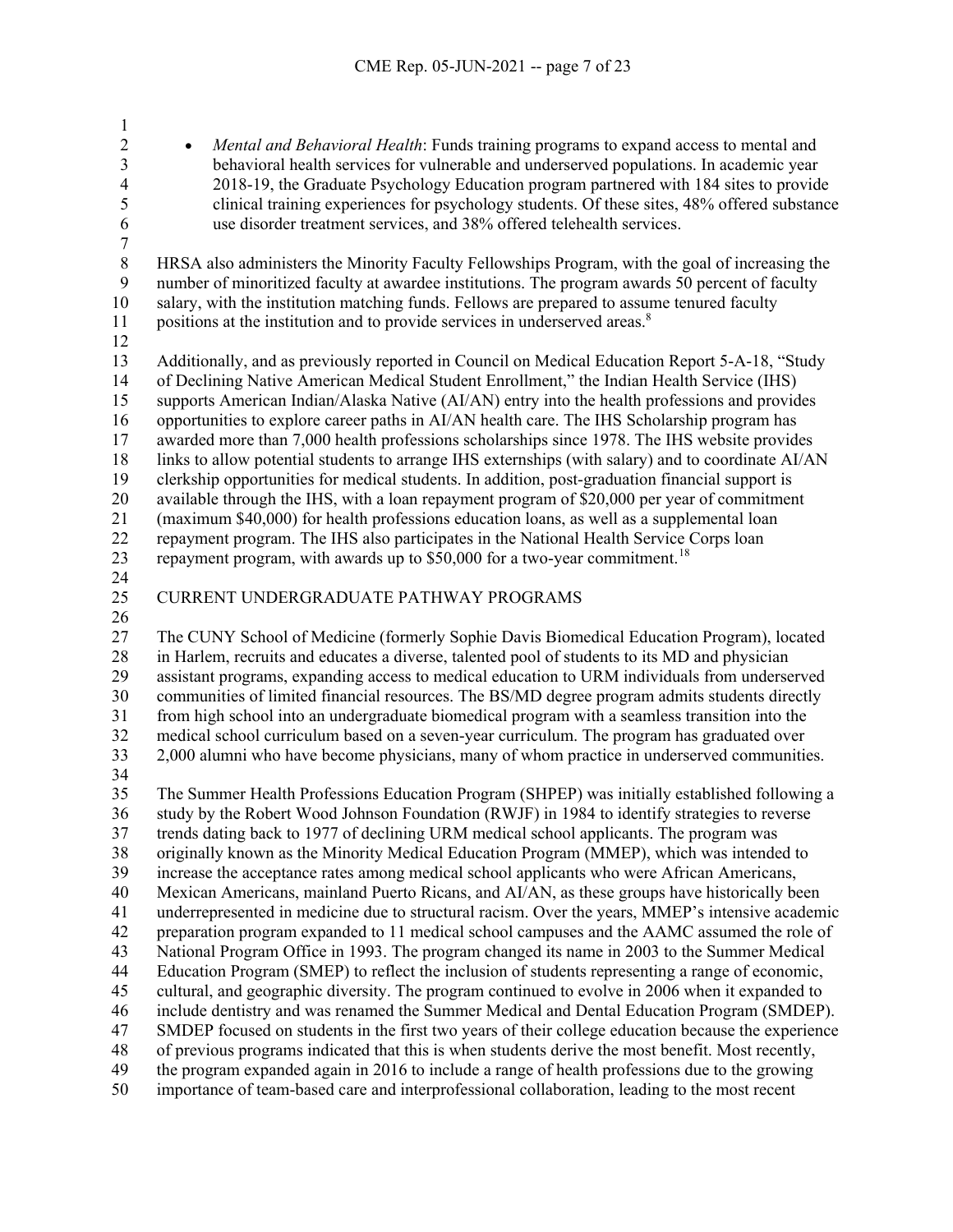1 change in the program name, to SHPEP.<sup>[19](#page-23-4)</sup> As of 2020, the program has served 27,164 participants at 12 universities across the U.S.

 Doctors Back to School (DBTS) was launched by the AMA Minority Affairs Consortium (now 5 called the Minority Affairs Section) in 2002. The DBTS program encourages Black, Indigenous,<br>6 and Hispanic/Latinx students to enter the health care pathway through conversations with these and Hispanic/Latinx students to enter the health care pathway through conversations with these children in a classroom setting. DBTS has developed a Doctors Back to School™ Kit to support 8 physicians and medical students who act as role models by visiting elementary and high schools to talk with marginalized students about careers in medicine. The program demonstrates to talk with marginalized students about careers in medicine. The program demonstrates to marginalized students that a medical career is well within their reach. In 2016, the program declared the second Wednesday in May as National Doctors Back to School™ Day. The American Academy of Ophthalmology and the Association of University Professors of Ophthalmology partnered to provide first- and second-year URM medical students one-on-one mentorship, valuable guidance in medical career planning, networking opportunities, and access to a variety of educational resources through their Minority Ophthalmology Mentoring (MOM) program. The MOM Class of 2020 provided opportunities for 50 students. Additionally, the 18 National Medical Association developed the Rabb-Venable Excellence in Ophthalmology Research<br>19 Program to help increase exposure to ophthalmology as a potential specialty choice among URM Program to help increase exposure to ophthalmology as a potential specialty choice among URM students and residents/fellows. In addition to these national programs, there are numerous programs in the U.S. to boost diversity across the medical continuum. Mentoring in Medicine (MIM) prepares marginalized students in 3rd grade to become biomedical professionals by enabling them to interact with, and learn from, experienced health care professionals and scientists from health professional schools around the U.S. MIM offers an array of age-appropriate programs that involve reaching out to students on a regular basis, creating supportive social circles, providing academic enrichment, exposing students to hospital and research environments, coaching them on leadership and life skills, and providing prospective medical students with exposure to a supportive, but rigorous boot camp. Tour for Diversity (T4D) educates, inspires, and cultivates the future generation of URM physicians, dentists, and pharmacists by conducting national tours in February and September to provide comprehensive workshops to high school and college students that focus on motivating them toward a strong career path, building critical skills, optimizing the application process, and developing mentoring relationships. T4D also provides students with virtual opportunities via hosted webinars that are both interactive and recorded. Building the Next Generation of Academic Physicians (BNGAP) was established in 2008 to address the lack of URM individuals serving as faculty at academic health centers and works to promote diversity and inclusion in the academic

- medicine workforce.
- 

 There are also programs that focus on the development of the health care workforce to increase access to care for underserved people such as those in rural communities. Successfully Training and Educating Pre-medical Students (STEPS) aims to increase the number of primary care 43 physicians in northeast Kentucky by providing opportunities such as physician shadowing, mock<br>44 interviews, and MCAT practice exams for pre-medical students in the Appalachian region. Fronti interviews, and MCAT practice exams for pre-medical students in the Appalachian region. Frontier Area Rural Mental Health Camp and Mentorship Program (FARM CAMP) strives to reduce the shortage of behavioral health professionals in rural Nebraska. FARM CAMP offers a week-long camp to teach high school students in rural and tribal communities about different career options in behavioral health and provides mentorship after the camp ends. Frontier and Rural Workforce Development New Mexico (FORWARD NM) Pathways to Health Careers was established to address the chronic shortages of primary care physicians and other health care professionals in New Mexico's southwestern counties of Hidalgo, Catron, Luna, and Grant; additionally, New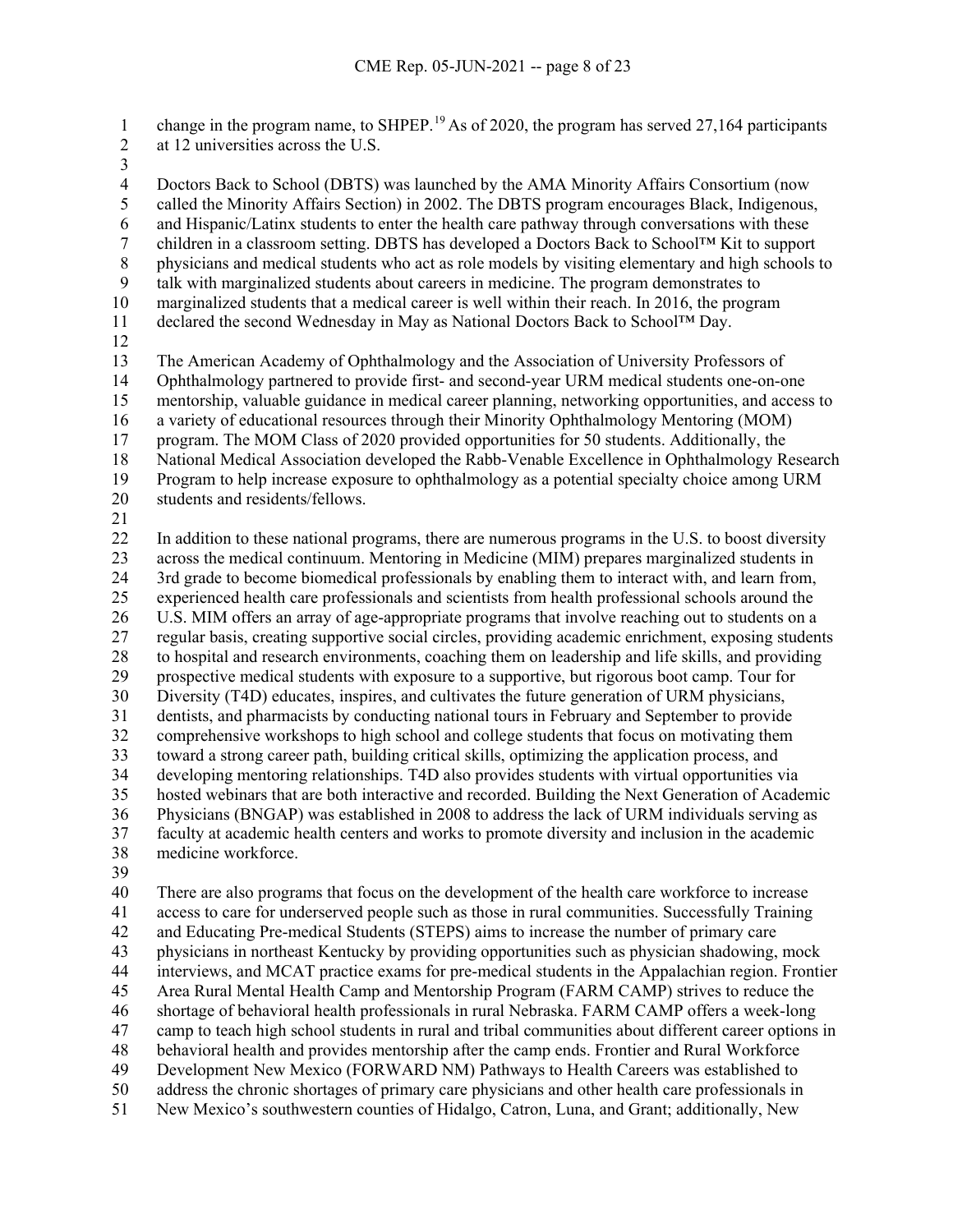Mexico has the oldest physician population in the country. This comprehensive workforce pathway

- 2 program includes programming for middle and high school students, undergraduate and graduate<br>3 students, primary care program students, and medical and dental residents.<sup>20</sup>
- 3 students, primary care program students, and medical and dental residents.<sup>[20](#page-23-5)</sup>
- 

5 Additionally, in 2010, Columbia University College of Physicians and Surgeons and Bassett<br>6 Medical Center joined forces to launch a new model of medical training to address the severe Medical Center joined forces to launch a new model of medical training to address the severe 7 shortage of rural physicians and train a new generation of doctors capable of leading health systems<br>8 that promote both quality of practice and cost-effective delivery of care. Students begin their 8 that promote both quality of practice and cost-effective delivery of care. Students begin their<br>9 training for 18 months in Manhattan and then head to Cooperstown, N.Y., for two and a half training for 18 months in Manhattan and then head to Cooperstown, N.Y., for two and a half years to obtain clinical training. Students experience both an urban health care setting and a rural health care environment, while being exposed to features not typically part of the medical school curriculum, such as finance, risk management, patient safety, quality improvement, and medical informatics. In addition, every Columbia-Bassett student receives grant funding at a minimum of \$30,000 per year for all four years.

 To help highlight the needs of the Lesbian, Gay, Bisexual, Transgender, and Queer (LGBTQ) community, in 2020 the American Medical Association Foundation (AMAF) established its 18 LGBTQ Fellowship Program to influence the future of LGBTQ health. The new initiative will<br>19 create a cadre of LGBTQ health specialists through a national fellowship program to promote b create a cadre of LGBTQ health specialists through a national fellowship program to promote best practices and shared outcomes, while improving the quality of LGBTQ health care across the nation. The program was created to address the intersectional issues of discrimination, stigma, and limited access to and lower quality of care experienced by lesbian, gay, bisexual, and transgender individuals. A primary goal of the program is to create a pathway for LGBTQ health specialists who are able to serve the health care needs of the LGBTQ community while growing the pool of competent instructors able to "pay it forward" by passing on their knowledge to the next generation of LGBTQ physicians.

# CURRENT GRADUATE MEDICAL EDUCATION PATHWAY PROGRAMS

 There are also initiatives to increase diversity in competitive specialties such as orthopaedic surgery and radiology, as well as expand gender equity in the specialties of family medicine and obstetrics and gynecology. Nth Dimensions was founded in 2004 by orthopaedic surgeons working collaboratively with academic institutions, community surgeons, and industry to address the dearth of women and other URM groups in orthopaedic surgery. Nth Dimensions offers an eight-week clinical and research internship with a practicing researcher, which also includes a full-day orientation and culminates in the student presenting a research poster at the annual National Medical Association assembly. Following successful completion of the summer internship program, students receive scholarships to participate in a designated Step 1 board review course, which is conducted throughout their second year in medical school. Nth Dimension also offers clinical correlations lectures and hands-on workshops to increase awareness of the specialty being addressed through surgeon-led lectures and hands-on workshops with target groups of URM groups and women. The American College of Radiology established the Pipeline Initiative for the 43 Enrichment of Radiology (PIER) internship program for first-year medical students at institutions<br>44 across the U.S. in hopes of giving women and other URM groups an opportunity to explore the across the U.S. in hopes of giving women and other URM groups an opportunity to explore the radiology specialty and engage in research. The internship begins in June and culminates with presentation of the students' research to the radiology section of the National Medical Association. Additionally, the AMA Reimagining Residency initiative is currently sponsoring two innovative pathway programs. California Oregon Medical Partnership to Address Disparities in Rural Education and Health (COMPADRE) is a collaboration between Oregon Health & Science University and University of California, Davis, 10 health care systems, 10 institutional sponsors, and a network of federally qualified health centers that aims to jointly address workforce shortages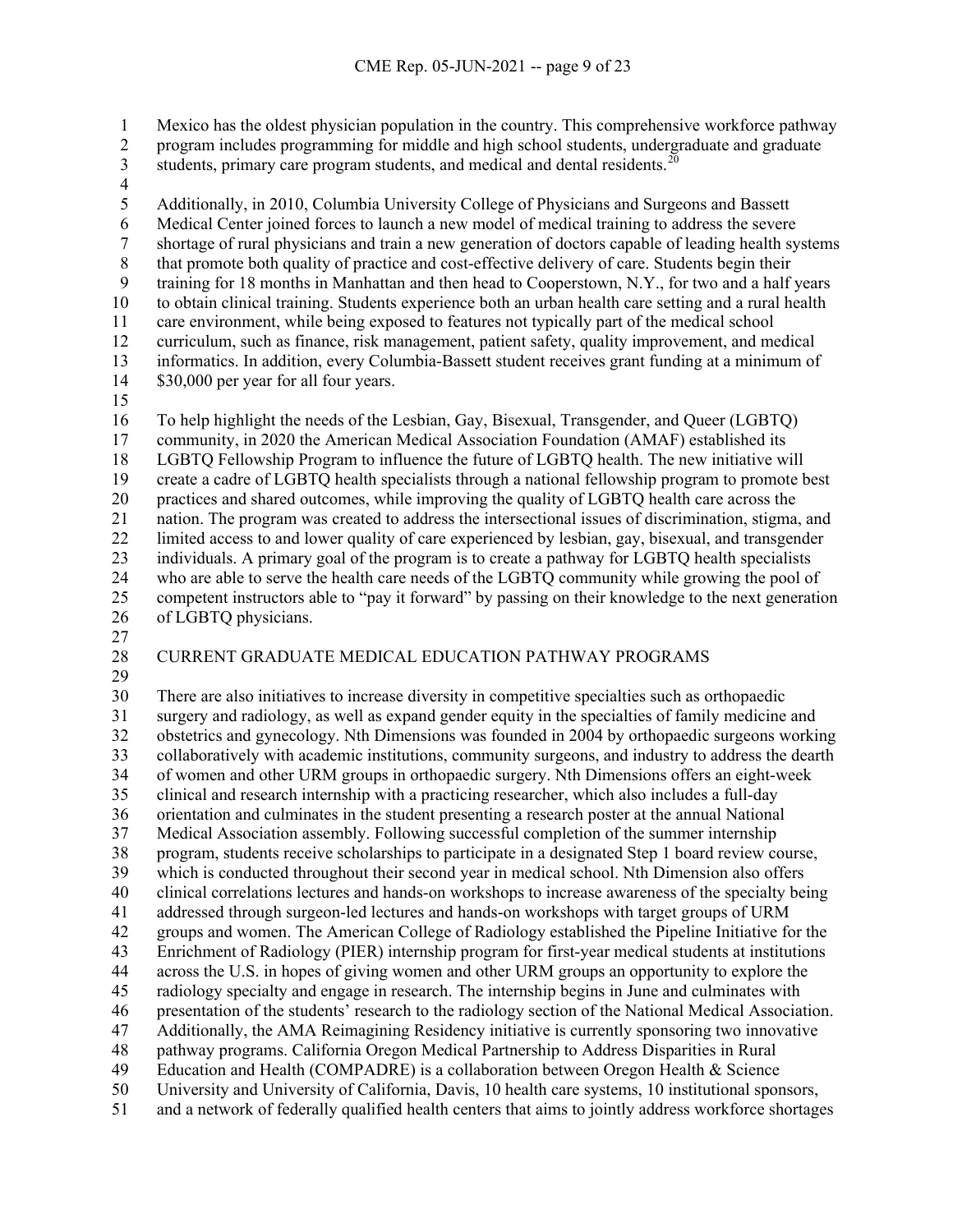in rural, tribal, urban, and other disadvantaged communities between Sacramento and Portland. The

University of North Carolina has developed Fully Integrated Readiness for Service Training

- (FIRST): Enhancing the Continuum from Medical School to Residency to Practice, which expands
- the geographic and specialty reach of the University of North Carolina School of Medicine's
- established residency readiness program. Its additional aims include developing and implementing
- a generalizable health systems science curriculum for GME and competency-based assessment
- tools that span the educational continuum.
- 8<br>9

 INSTITUTIONAL AND STRUCTURAL FACTORS THAT INTERFERE WITH PATHWAY PROGRAM SUCCESS

 Although many students who indicate an early interest in medicine do not progress from one phase to the next, the attrition rate of URM medical students is even higher than those of their non-14 minoritized counterparts.<sup>1,[21](#page-23-6)</sup> This disproportionate attrition rate is multifactorial and occurs in all phases of the pathway. Some factors that disproportionally affect URM students include attending lower performing high schools and colleges, financial barriers to higher education, lower levels of academic attainment among parents of minoritized students (which has been found to link to a 18 child's outcomes such as academic achievement), and experiences of racism and implicit bias that deter students from continuing with their trajectory.<sup>4,10</sup> A 2019 study published in *JAMA* found that 19 deter students from continuing with their trajectory.<sup>4,10</sup> A 2019 study published in *JAMA* found that while the U.S. population of male and female 24- to 30-year-olds, who are Black, Hispanic/Latinx, and Native Hawaiian or Pacific Islander (NHOPI) increased between 2002 and 2017, there were no significant increases in medical school applicants and attendees from these groups over the same period. The study also found that from 2002 to 2012, the proportion of Black, Hispanic/Latinx, NHOPI, and AI/AN medical school matriculants remained relatively unchanged and Black, Hispanic/Latinx, and AI/AN students remain underrepresented among medical school matriculants 26 compared with the U.S. population.<sup>5</sup> Another study the same year found that as medical school enrollment doubled over the past two decades, the percentage of entering underrepresented students 28 actually fell by 16%.<sup>[22](#page-23-7)</sup> There are several possible factors that may explain why these groups are still underrepresented in medicine.

 While affirmative action efforts helped initially increase enrollment among URM medical students, these initiatives have been met with resistance. In 1974, a reverse discrimination lawsuit brought by Allan Bakke against the University of California (UC) transformed how colleges think about race and equality in admissions. Bakke was a white man who had twice been denied admission to the medical school at UC Davis during the time when positions in the entering class were "reserved" for qualified minoritized students. The case was ultimately heard by the U.S. Supreme Court. Justice Lewis Powell, in the deciding opinion in the case, wrote "the State has a substantial interest that legitimately may be served by a properly devised admissions program involving the competitive consideration of race and ethnic origin" and concluded that "you could use race as a factor in admissions, but that you could not use quotas" (Powell L. 1978. Bakke*,* 438 US at 312–13 n.48). The Court's decision in *Regents of the University of California v. Bakke* changed the definition of the Equal Protection Clause and inadvertently changed how colleges approached recruiting and enrolling URM in medicine. According to law professor Kevin Brown at Indiana University, the Equal Protection Clause is a short but critical line in the Fourteenth Amendment that states that Americans in similar circumstances should be treated equally under the law. This 46 clause historically aimed to help "discrete and insular minoritized groups."<sup>[23](#page-23-8)</sup> The decision upended that view. Bakke was admitted to medical school at UC Davis and the school transitioned to a panel of markers that they term "distance traveled," which is not race-based but serves to support marginalized people based on non-race indicators of socioeconomic disadvantage. However, the Court's decision affirmed the use of race as one among many factors that could be considered as 51 part of the medical school admissions process.<sup>10</sup> The Court's decision provided the window to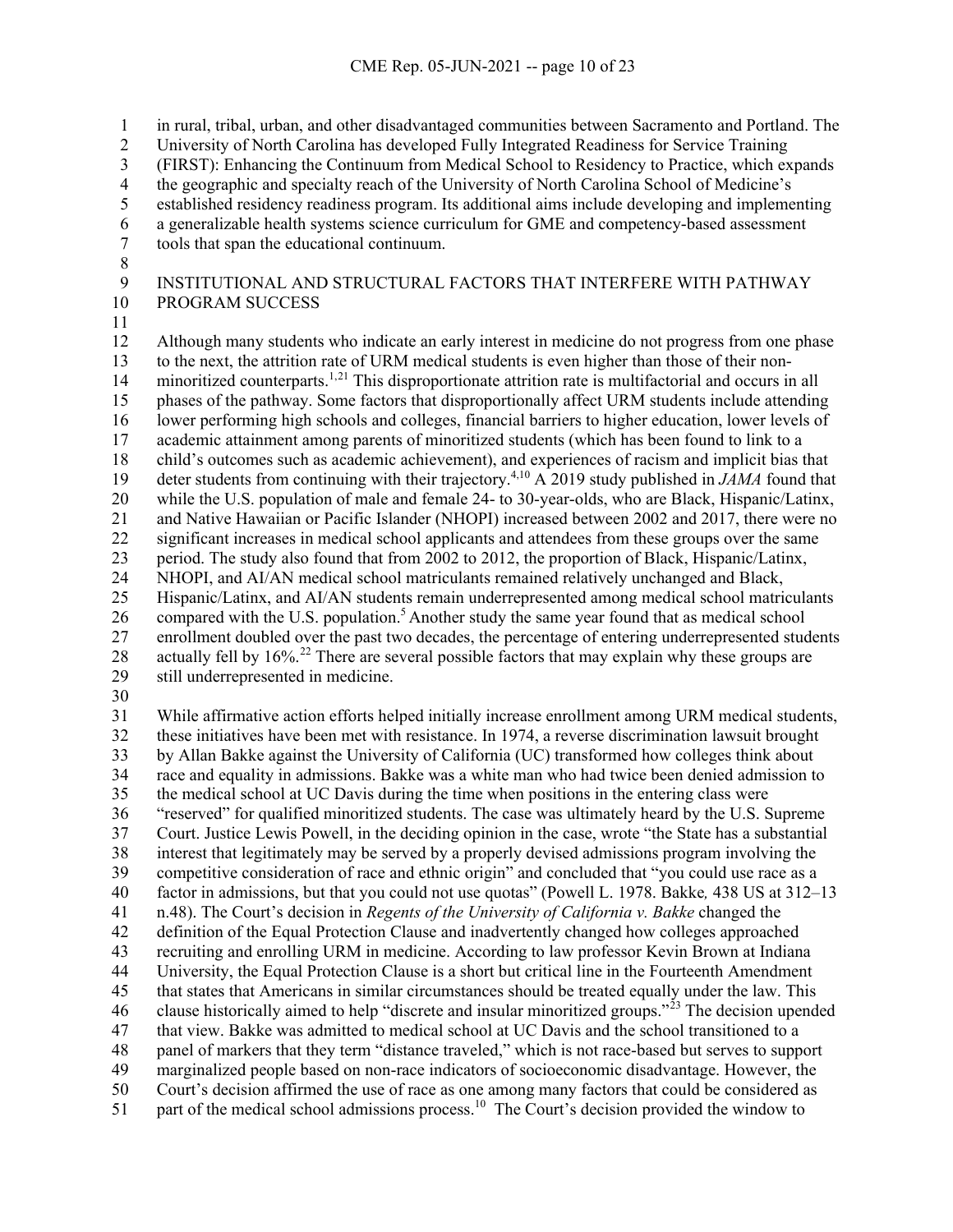weaken the practice of race-based affirmative action and as a result enrollment among minoritized groups stagnated.

 There were additional anti-affirmative action initiatives to follow that negatively impacted efforts to increase diversity in medicine. Most notable was *Hopwood v. University of Texas* in 1996, in which the United States Court of Appeals for the Fifth Circuit held that "any consideration of race 7 or ethnicity by the law school for the purpose of achieving a diverse student body is not a<br>8 compelling interest under the Fourteenth Amendment."<sup>24</sup> This decision prohibited public 8 compelling interest under the Fourteenth Amendment."<sup>[24](#page-23-9)</sup> This decision prohibited public<br>9 universities under its iurisdiction (in Texas, Mississippi, and Louisiana) from taking race universities under its jurisdiction (in Texas, Mississippi, and Louisiana) from taking race into account in their admissions policies. The same year, Proposition 209 was passed in California with nearly 55 percent of the vote, banning consideration of race and gender in admissions in the state's public universities. In 2008, the University of California (UC) "clarified" their policy in recognition that Native Americans enrolled in a federally recognized tribe enjoy a political status that enables them to be offered affirmative action, even when the consideration of race or ethnicity is banned. This policy shift led to a statistically significant surge in the Native American applicant share, acceptance rate, admit share, and enrollment share. Enrollment share increased by 56% from 2008 to 2010 at the UC.<sup>[25](#page-23-10)</sup> In November 2020, nearly 25 years later, voters in California had the 18 opportunity to repeal Proposition 209 through the work of Assemblywoman Shirley Weber (D-San 19 Diego), chairwoman of the Legislative Black Caucus and principal author of the proposed Diego), chairwoman of the Legislative Black Caucus and principal author of the proposed 20 constitutional amendment.<sup>[26](#page-23-11)</sup> This effort was unsuccessful, and the amendment was not approved by voters. Presently, Arizona, Georgia, Michigan, Nebraska, New Hampshire, Oklahoma, and Idaho have banned affirmative action. A study of 19 public universities in six of these states (Arizona, Georgia, Michigan, Nebraska, New Hampshire, and Oklahoma) found that the elimination of affirmative action has led to persistent declines in the share of URM medical students among 25 students admitted to and enrolling in flagship public universities in these states.<sup>[27](#page-23-12)</sup>

 In June 2003, the US Supreme Court ruled on two separate but parallel admissions cases, *Grutter v. Bollinger* and *Gratz v. Bollinger*, involving the University of Michigan and the constitutionality of using race-conscious decisions as part of its admissions process. Although neither case directly involved the medical school or other health profession admissions, the Court's ruling was widely recognized as one that would have profound bearing on the future of affirmative action in public higher education nationwide. With these rulings, the Supreme Court recognized the value of diversity in higher education and preserved the ability to consider race as a factor in admissions decisions. <sup>10</sup>

 Aside from the impact of court rulings on affirmative action, support for Title VII programs has been inconsistent over the last decade. In 2005, the Office of Management and Budget (OMB) published its review of the health professions training programs under Title VII. After years of effective ratings for Title VII programs, the OMB concluded that these programs were ineffective. As a result, the HRSA administrator, Elizabeth Duke, informed COE and HCOP grantees that the administration would no longer support their programs, and in 2006, the federal government cut its funding abruptly and drastically reduced the number of Centers of Excellence and Health Careers Opportunity Programs. In February 2006, the Government Accountability Office (GAO) issued a report entitled *Health Professions Education Programs: Action Still Needed To Measure Impact,* which reviewed HRSA's evaluation of the Title VII and VIII (nursing) programs against its overall performance goals and found that these goals did not apply to all of the health professions  $\frac{1}{2}$  programs and that HRSA's tracking data was problematic.<sup>[28](#page-23-13)</sup> HRSA was criticized for failing to publish national supply, demand, and distribution projections for the physician and dentist workforces.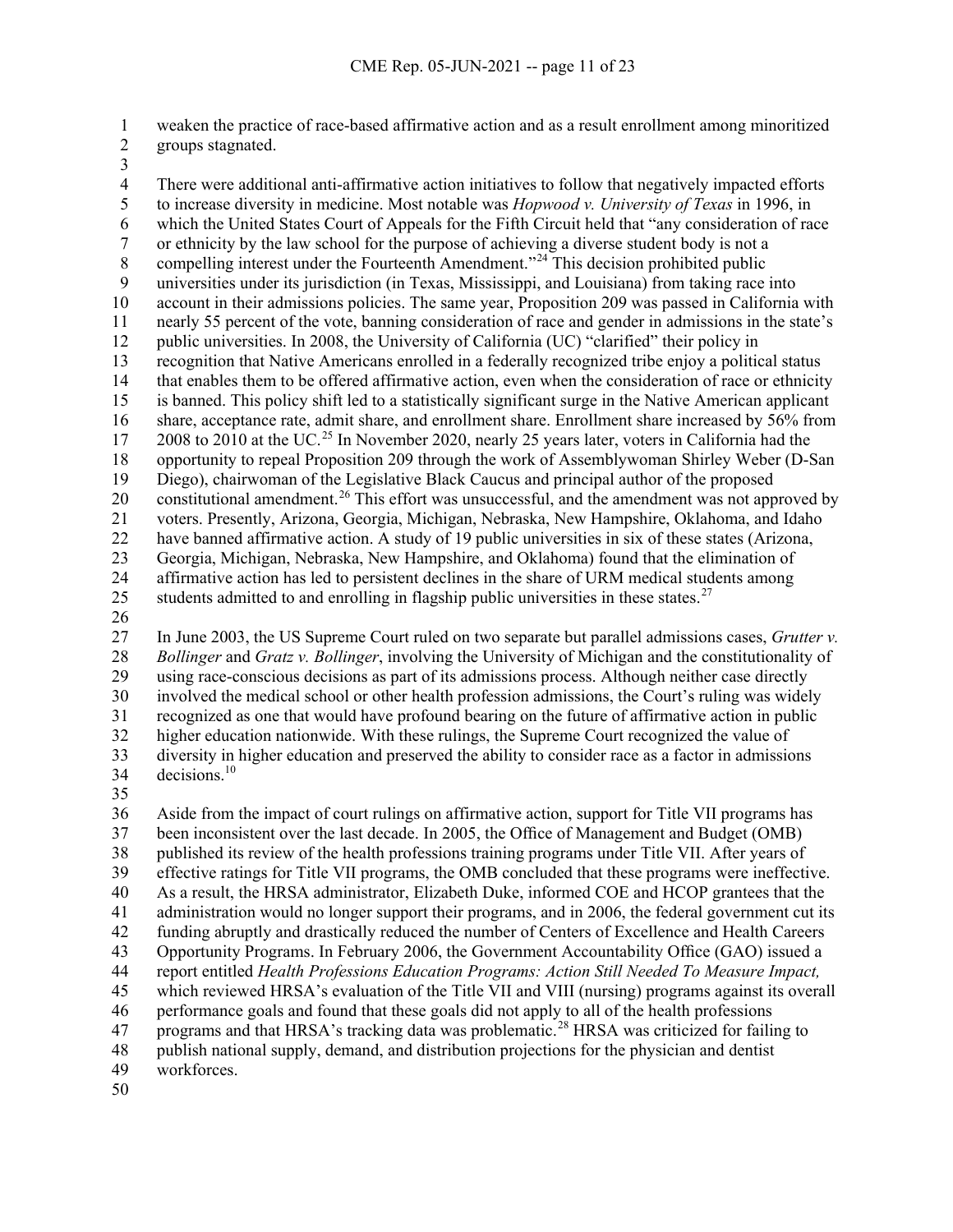In July 2020, the House Appropriations Committee released their Committee Report accompanying

2 the Labor-HHS-Education FY 2021 allocations, which would provide Title VII Health Professions<br>3 and Title VIII Nursing Workforce Development Programs with a total of \$782.5 million, a \$48

and Title VIII Nursing Workforce Development Programs with a total of \$782.5 million, a \$48

4 million increase  $(6.5\%)$  from FY 2020 enacted levels.<sup>[29](#page-23-14)</sup> In December 2020, the Consolidated

5 Appropriations Act of 2021 passed which includes \$50,000,000 for grants to public institutions of higher education to expand or support graduate education for physicians provided by such

- higher education to expand or support graduate education for physicians provided by such
- 7 institutions. Priority will be given to public institutions located in states with a projected primary<br>8 care physician shortage in 2025 and are limited to public institutions in states in the top quintile of
- 8 care physician shortage in 2025 and are limited to public institutions in states in the top quintile of states with a projected primary care physician shortage in .<sup>30</sup>
- states with a projected primary care physician shortage in <sup>[30](#page-24-0)</sup>
- 

 Historically, disparities in medical school admissions have encompassed more than racial and ethnic gaps. One root cause for this disparity is a lack of resources to support the development of education necessary to be an adequate applicant for medical school admission. While overall educational attainment is increasing, college completion rates and attainment patterns differ considerably across demographic groups. Household income and education levels are tightly linked. Consequently, lower levels of education are correlated with lower household income as 17 well.<sup>[31](#page-24-1)</sup> This has direct implications for the economic diversity of applicants to medical school. 18 According to a 2018 study conducted by AAMC, roughly three quarters of medical school<br>19 matriculants come from the top two household-income quintiles, and this distribution has n matriculants come from the top two household-income quintiles, and this distribution has not changed in three decades. Black and Hispanic/Latinx medical students are three times as likely as their white counterparts to come from families with combined parental incomes of less than 22 \$50,000. Black and Hispanic/Latinx students are also much more likely than white students to have attended high poverty primary and secondary schools which strongly affects educational achievement and often leaves these individuals less competitive on traditional academic measures

- such as MCAT scores and grade-point averages.
- 

 The lower admission rate for URM groups is another challenge to diversification of the medical workforce due to bias. Community college attendance is often viewed negatively by medical schools in the admissions process, despite being a critical educational pathway for many URM students.<sup>31</sup> To counter this bias, there is a growing trend of holistic review as an admissions strategy to assess an applicant's unique experiences alongside traditional measures of academic achievement such as grades and test scores. It is designed to help admission committees consider a broad range of factors reflecting the applicant's academic readiness, contribution to the incoming class, and potential for success, both in school and later as a professional. Holistic review, when used in combination with a variety of other mission-based practices, constitutes a "holistic admission" process. A key element is that this review concomitantly reduces historical singular focus on metrics that are flawed from the perspective of equity for URM medical students, specifically standardized testing and GPA or the "caliber" of college attended. A holistic admission process is necessary at the collegiate level to increase the pool for subsequent undergraduate medical education, GME, and faculty recruitments. In 2003, the U.S. Supreme Court officially described the strategy as a "highly individualized, holistic review of each applicant's file, giving serious consideration to all the ways an applicant might contribute to a diverse educational environment" (*Grutter v. Bollinger*, 539 US 306, 2003). The AAMC has promoted holistic review in the admissions process to broadly assess how a candidate might contribute value as a medical student and physician. Although practices vary widely, a national survey of health professional schools showed that institutions incorporating "many elements of holistic review" reported increases in class diversity as compared with institutions incorporating few or no elements.<sup>[32](#page-24-2)</sup>

48<br>49 Diversity in the ranks of faculty and administration of medical schools is central to creating a 50 welcoming environment for all students.<sup>31</sup> However, a study to evaluate trends in racial, ethnic, and gender representation at U.S. medical schools across 16 specialties from 1990–2016 found that the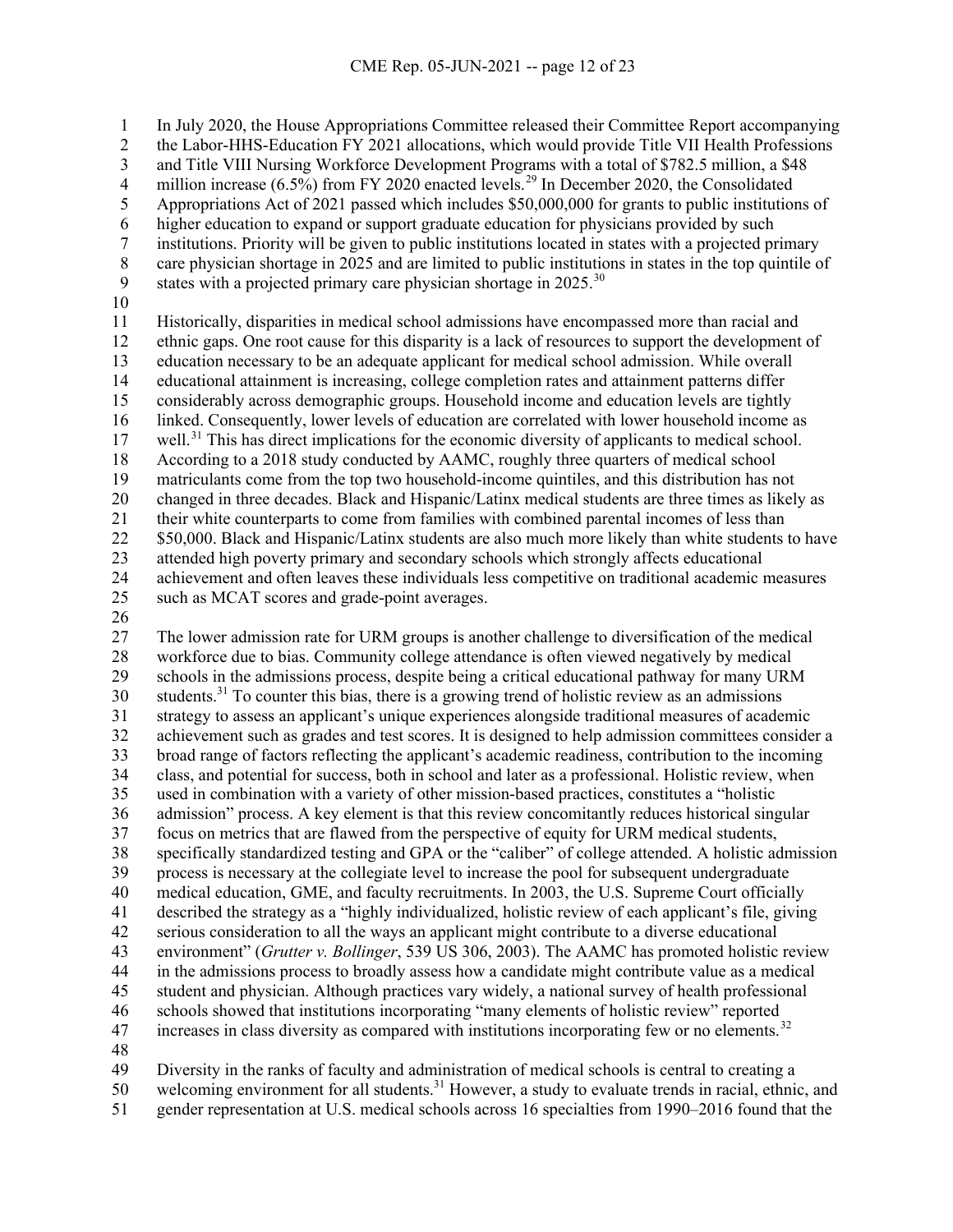gap between the URM population in the academic physician workforce widened over time for 2 nearly all specialties and faculty rankings.<sup>[33](#page-24-3)</sup> This is problematic, as URM faculty often serve as important role models and mentors for URM medical students and trainees who may struggle with systemic racism in their schools and training environments.<sup>34</sup> URM faculty can also promote academic excellence and enhance training across all domains to improve outcomes for all students related to cultural humility, humanism, empathy, and professionalism. "Most institutions recognize the value of multi-cultural outreach and engagement, but often fail in reconciling the associated 8 implications for organizational decision-making. In other words, institutional leaders recognize the<br>9 benefits of recruiting URM groups into medicine and gaining ideas from diverse sources but lack benefits of recruiting URM groups into medicine and gaining ideas from diverse sources but lack the understanding or will to ensure that they are integrated into an environment of respect, 11 inclusion and meaningful engagement."

 Lastly, negative social integration into the campus environment impacts retention among minoritized and marginalized groups. Tinto's theory of student departure claims that a student's individual characteristics (including personal attributes, family background, and high school experiences) directly influence the student's commitments to an institution, the goal of graduation, 17 and, ultimately, the departure decision.<sup>[35](#page-24-5)</sup> Braxton et al. revised the model in 2004 by placing social 18 integration as the pivotal factor in retention and claiming that student characteristics (e.g., gender, race/ethnicity, socioeconomic status, academic ability, high school preparation, and self-efficacy) race/ethnicity, socioeconomic status, academic ability, high school preparation, and self-efficacy) 20 shape initial commitments to attaining a degree and to the institution.<sup>[36](#page-24-6)</sup> Significant factors for minoritized and marginalized student retention include racial climate, presence of an ethnic community, community orientation, campus involvement, acclimation to the academic culture, 23 social connectedness, and the role of religion.<sup>[37](#page-24-7)</sup> These factors may be interconnected as having the presence of a similar ethnic community may increase a student's feelings of support in the event of a racially insensitive incident. Some recent examples of these type of incidents include white students posting photographs of themselves in blackface and disseminating the photos via social media, along with graffiti with swastikas and other "hateful language" in dormitories and on 28 campus buildings; however, incidents do not have to be blatant to be harmful.<sup>[38](#page-24-8)</sup> Microaggressions which are brief yet common verbal, behavioral, or environmental indignities, whether intentional or unintentional, that communicate hostile, derogatory, or negative racial slights and insults toward people of color can also negatively impact one's experience in the classroom, training environment and workplace. URM groups have reported commonly experiencing microaggressions in school and in the workplace. These experiences of microaggressions have been associated with harmful psychological outcomes including anxiety and depression. Moreover, because microaggressions seem benign, they are rarely reported in the workplace.<sup>[39](#page-24-9)</sup> The absence of a supportive affinity community may lead a student to experience an estrangement process, which begins with feelings of alienation that evolve into disillusionment and emotional rejection, and end with the student 38 physically rejecting the campus environment and withdrawing from the institution.<sup>[40](#page-24-10)</sup> 

# ADDITIONAL CONSIDERATIONS FOR PATHWAY PROGRAMS

 As the focus of this report is on existing promising practices to promote a diverse medical workforce, the Council would like to address the importance of gender equity across medical specialties. Table 3 highlights the gender imbalances among the medical specialties according to the 2018 National GME Census, which is compiled by the AMA and the AAMC. It is worth noting

the lack of data on physicians who identify as non-binary when evaluating the balances in the

specialties.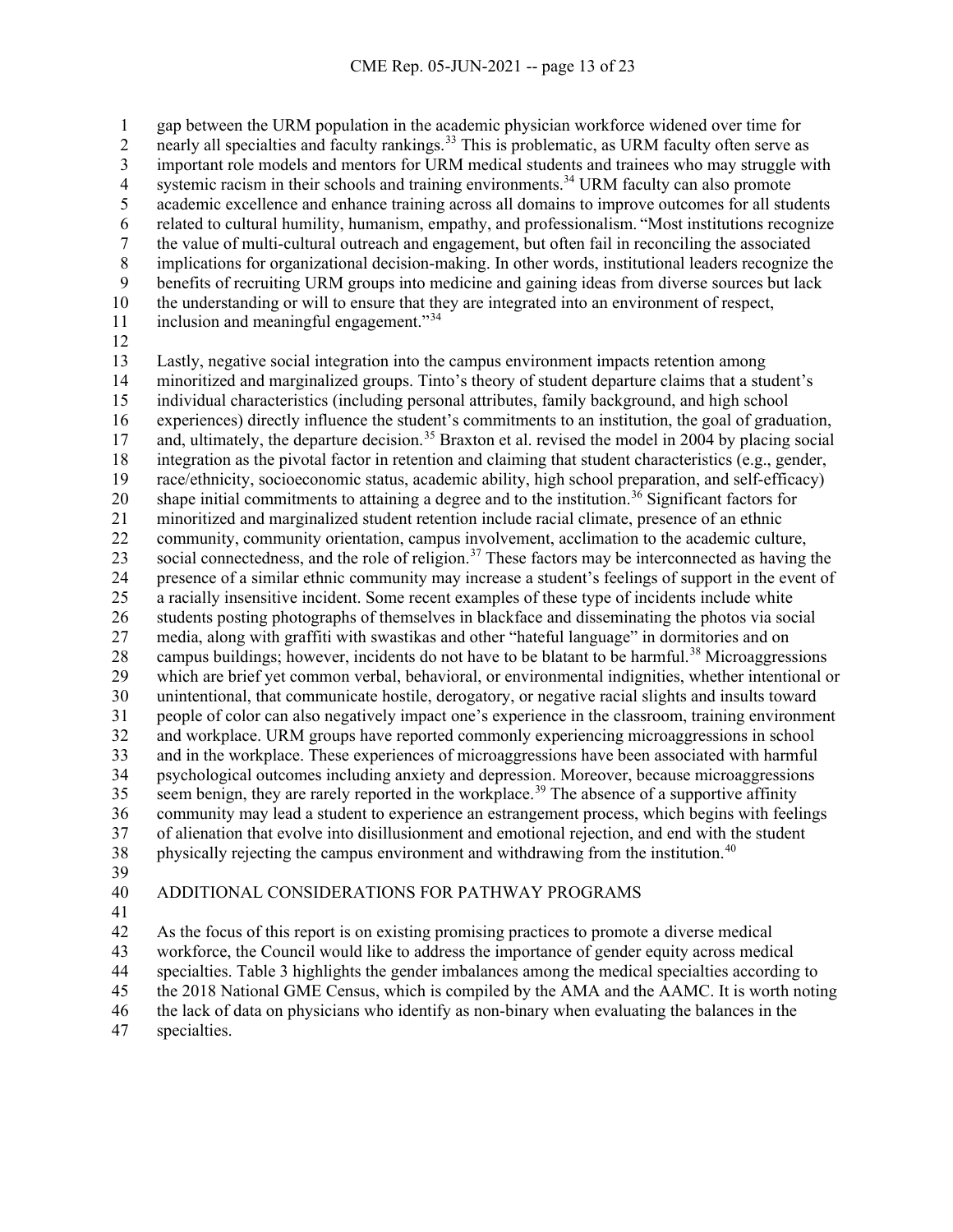| <b>Female-dominated specialties</b> |            | <b>Male-dominated specialties</b>     |       |
|-------------------------------------|------------|---------------------------------------|-------|
| Obstetrics and gynecology           | 83.4%      | Orthopaedic surgery                   | 84.6% |
| Allergy and immunology              | $73.5\%$ . | Neurological surgery                  | 82.5% |
| Pediatrics                          | 72.1%      | Interventional radiology (integrated) | 80.8% |
| Medical genetics and genomics       | 66.7%      | Thoracic surgery                      | 78.2% |
| Hospice and palliative medicine     | 66.3%      | Pain medicine                         | 75.3% |
| Dermatology                         | 60.8%      | Radiology                             | 73.2% |

Table 3 Top Medical Specialties by Gender, 2018-2019

Source: 2018 National GME Census

 While efforts are underway to increase diverse representation in orthopaedic surgery and radiology, recent attention has also been given to the dramatic decline of men in obstetrics/gynecology. In an 4 effort to identify how to recruit more male students into the field of obstetrics/gynecology, a study<br>5 was conducted to identify when students make their decisions on career choice and found that was conducted to identify when students make their decisions on career choice and found that  $6 \rightarrow 70\%$  of obstetrics/gynecology residents decided to pursue the specialty during or after their third- $\gamma$  year clerkship.<sup>[41](#page-24-11)</sup> Another study found that 78% of male students believed their gender adversely 8 affected their obstetrics/gynecology clerkship experience.<sup>[42](#page-24-12)</sup> The authors recommended the following efforts to increase representation of men in obstetrics/gynecology: improving the quality of the obstetrics/gynecology clerkship experience, engaging students early in their medical school careers, and frankly addressing gender and lifestyle issues that dissuade students from choosing obstetrics/gynecology. RELEVANT AMA POLICY Our AMA has a number of existing policies and directives that are relevant to the topic of pathway programs; these are shown in the appendix. SUMMARY AND RECOMMENDATIONS There is limited evidence on the effectiveness of pathway programs and more rigorous evaluation is needed. That said, the following promising practices to increase diversity across the various educational settings are supported in the literature: targeted recruitment; revised admissions policies; summer enrichment programs; and comprehensive programs that integrate multiple 25 interventions such as financial, academic, and social support.<sup>[43](#page-24-13)</sup> Snyder et al. found that "high quality studies suggest that pipeline program interventions can exert a meaningful, positive effect <sup>27</sup> on student outcomes."<sup>[44](#page-24-14)</sup> The limited evidence available provides reason to be optimistic that these programs are beneficial. For example, a study of three HCOP projects in Kentucky, Tennessee, and Virginia during the years 1990-1999 found that students who participated in HCOP programs were likely to enroll in college (93 percent), major in a health profession program (77 percent), and graduate (58 percent). A total of 87 percent of those who graduated from college were enrolled in a 32 health professions program.<sup>[45](#page-24-15)</sup> Efforts to increase diversity in medicine are needed across multiple levels. Where legally possible, institutions should utilize affirmative action policies to bolster efforts to increase diversity in medicine. University leaders committed to diversity should select deans of their medical programs with a record of active support in this area. Medical programs, through their leaders, at the school and department levels, should support continuing pathway efforts by making statements of support, by cultivating and funding programs that support a culture of diversity on campus, and by recruiting faculty and staff who share this goal. Policymakers at the state level must work to alleviate pre-K-12 educational disparities and improve the college readiness of URM students. Additionally, the efforts to increase gender equity across medical specialties should be encouraged as diverse learners add value to medical education and research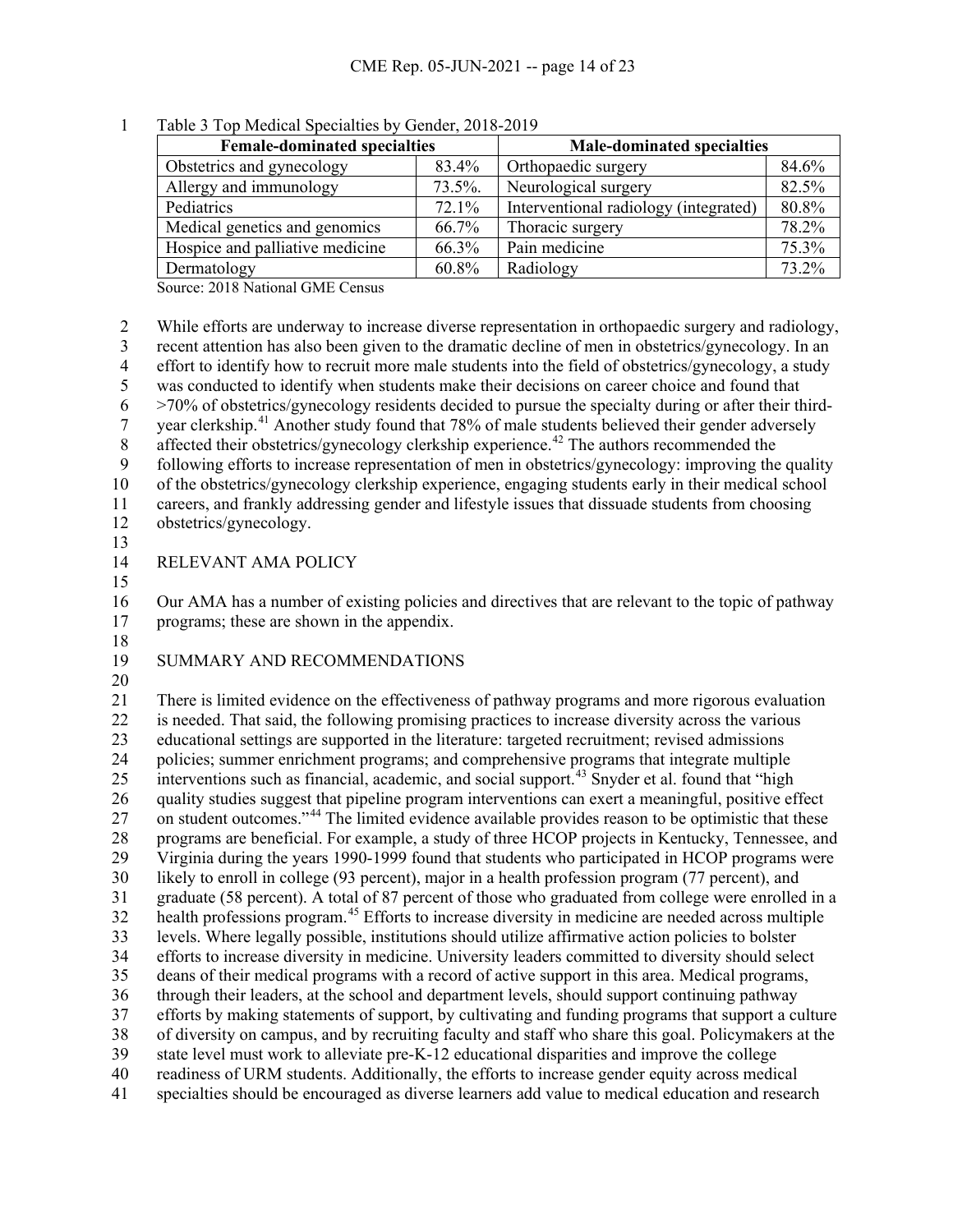| $\mathbf{1}$<br>$\overline{c}$                                                                                                         |                                                                                                                                              | environments by broadening perspectives represented in discussions, thus influencing peers and<br>improving the cultural competence of the entire physician workforce.                                                                                                                                                                                                                                                                                                                                                                                                                                                                                                                                                                                                                                                                                                                                                                                                                                                                                                                                                                                                                                                                                                                                                                                                                                                                                                                                                                                                                                                                                                                                                                                                                                                                                                                                                                                                                                                                                     |  |  |  |
|----------------------------------------------------------------------------------------------------------------------------------------|----------------------------------------------------------------------------------------------------------------------------------------------|------------------------------------------------------------------------------------------------------------------------------------------------------------------------------------------------------------------------------------------------------------------------------------------------------------------------------------------------------------------------------------------------------------------------------------------------------------------------------------------------------------------------------------------------------------------------------------------------------------------------------------------------------------------------------------------------------------------------------------------------------------------------------------------------------------------------------------------------------------------------------------------------------------------------------------------------------------------------------------------------------------------------------------------------------------------------------------------------------------------------------------------------------------------------------------------------------------------------------------------------------------------------------------------------------------------------------------------------------------------------------------------------------------------------------------------------------------------------------------------------------------------------------------------------------------------------------------------------------------------------------------------------------------------------------------------------------------------------------------------------------------------------------------------------------------------------------------------------------------------------------------------------------------------------------------------------------------------------------------------------------------------------------------------------------------|--|--|--|
| $\overline{3}$<br>$\overline{\mathbf{4}}$<br>5                                                                                         | The Council on Medical Education therefore recommends the following recommendations be<br>adopted and the remainder of this report be filed: |                                                                                                                                                                                                                                                                                                                                                                                                                                                                                                                                                                                                                                                                                                                                                                                                                                                                                                                                                                                                                                                                                                                                                                                                                                                                                                                                                                                                                                                                                                                                                                                                                                                                                                                                                                                                                                                                                                                                                                                                                                                            |  |  |  |
| 6<br>$\sqrt{ }$<br>$\,$ $\,$<br>9<br>10<br>11                                                                                          | 1.                                                                                                                                           | That our AMA recognize some people have been historically underrepresented, excluded<br>from, and marginalized in medical education and medicine because of their race, ethnicity,<br>disability status, sexual orientation, and gender identity, socioeconomic origin, and rurality,<br>due to structural-racism and other systems of oppression-exclusion and discrimination.<br>(New HOD Policy)                                                                                                                                                                                                                                                                                                                                                                                                                                                                                                                                                                                                                                                                                                                                                                                                                                                                                                                                                                                                                                                                                                                                                                                                                                                                                                                                                                                                                                                                                                                                                                                                                                                        |  |  |  |
| 12<br>13<br>14<br>15                                                                                                                   |                                                                                                                                              | 2. That our AMA commit to promoting truth and reconciliation in medical education as it<br>relates to improving equity. (New HOD Policy)                                                                                                                                                                                                                                                                                                                                                                                                                                                                                                                                                                                                                                                                                                                                                                                                                                                                                                                                                                                                                                                                                                                                                                                                                                                                                                                                                                                                                                                                                                                                                                                                                                                                                                                                                                                                                                                                                                                   |  |  |  |
| 16<br>17<br>18<br>19                                                                                                                   | 3.                                                                                                                                           | That our AMA recognize the harm caused by the Flexner Report to historically Black<br>medical schools, the diversity of the physician workforce, and the outcomes of minoritized<br>and marginalized patient populations. (New HOD Policy)                                                                                                                                                                                                                                                                                                                                                                                                                                                                                                                                                                                                                                                                                                                                                                                                                                                                                                                                                                                                                                                                                                                                                                                                                                                                                                                                                                                                                                                                                                                                                                                                                                                                                                                                                                                                                 |  |  |  |
| 20<br>21<br>22<br>23<br>24<br>25<br>26                                                                                                 | 4.                                                                                                                                           | That our AMA work with appropriate stakeholders to commission and enact the<br>recommendations of a forward-looking, cross-continuum, external study of 21st century<br>medical education focused on reimagining the future of health equity and racial justice in<br>medical education, improving the diversity of the health workforce, and ameliorating<br>inequitable outcomes among minoritized and marginalized patient populations. (New HOD<br>Policy)                                                                                                                                                                                                                                                                                                                                                                                                                                                                                                                                                                                                                                                                                                                                                                                                                                                                                                                                                                                                                                                                                                                                                                                                                                                                                                                                                                                                                                                                                                                                                                                             |  |  |  |
| 27<br>28<br>29<br>30<br>31<br>32<br>33<br>34<br>35<br>36<br>37<br>38<br>39<br>40<br>41<br>42<br>43<br>44<br>45<br>46<br>47<br>48<br>49 | 5.                                                                                                                                           | That our AMA amend Policy H-200.951, Strategies for Enhancing Diversity in the<br>Physician Workforce by addition and deletion to read as follows: Our AMA (1) supports<br>increased diversity across all specialties in the physician workforce in the categories of<br>race, ethnicity, genderdisability status, sexual orientation, /gender identity, socioeconomic<br>origin, and ruralitypersons with disabilities; (2) commends the Institute of Medicine (now<br>known as the National Academies of Sciences, Engineering, and Medicine) for its report,<br>"In the Nation's Compelling Interest: Ensuring Diversity in the Health Care Workforce,"<br>and supports the concept that a racially and ethnically diverse educational experience<br>results in better educational outcomes; and(3) encourages the development of evidence-<br>informed programs to build role models among academic leadership and faculty for the<br>mentorship of students, residents, and fellows underrepresented in medicine and in specific<br>specialties; (4) encourages physicians to engage in their communities to guide, support,<br>and mentor high school and undergraduate students with a calling to medicine; (5)<br>encourages medical schools, health care institutions, managed care and other appropriate<br>groups to adopt and utilize activities that bolster efforts to include and support individuals<br>who are underrepresented in medicine by developing policies that articulate articulating the<br>value and importance of diversity as a goal that benefits all participants, cultivating and<br>funding programs that nurture a culture of diversity on campus, and recruiting faculty and<br>staff who share this and strategies to accomplish that goal; and (6) continue to study and<br>provide recommendations to improve the future of health equity and racial justice in<br>medical education, the diversity of the health workforce, and the outcomes of marginalized<br>patient populations. (Modify Current HOD Policy). |  |  |  |
| 50<br>51                                                                                                                               | 6.                                                                                                                                           | That our AMA amend Policy H-60.917, Disparities in Public Education as a Crisis in<br>Public Health and Civil Rights by addition to read as follows: 3. Our AMA will encourage                                                                                                                                                                                                                                                                                                                                                                                                                                                                                                                                                                                                                                                                                                                                                                                                                                                                                                                                                                                                                                                                                                                                                                                                                                                                                                                                                                                                                                                                                                                                                                                                                                                                                                                                                                                                                                                                             |  |  |  |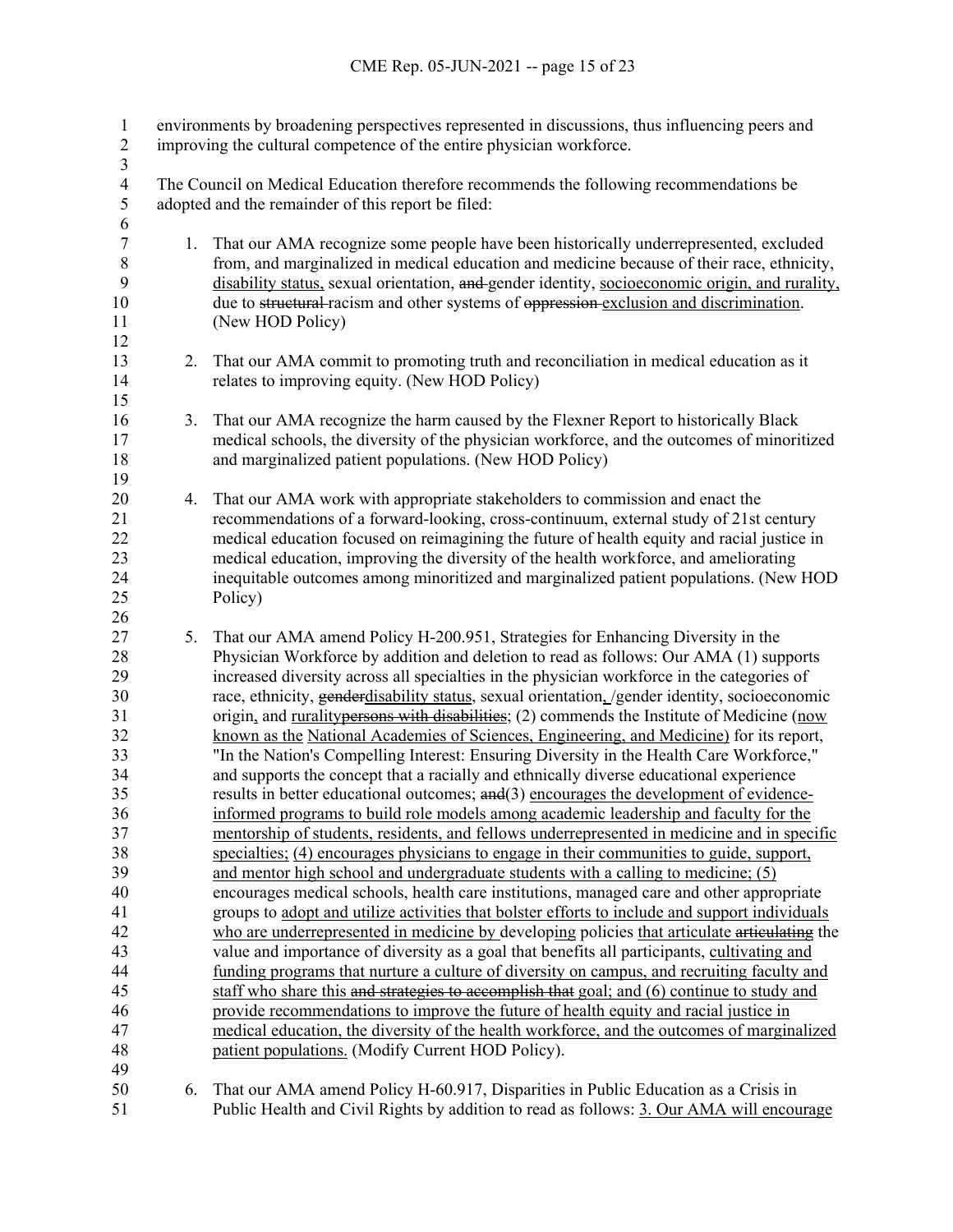| 1<br>$\overline{c}$<br>3<br>4<br>5 |    | the U.S. Department of Education and Department of Labor to develop policies and<br>initiatives in support of students from marginalized backgrounds that 1) decrease the<br>educational opportunity gap; 2) increase participation in high school Advanced Placement<br>courses; and 3) increase the high school graduation rate. (Modify Current HOD Policy) |
|------------------------------------|----|----------------------------------------------------------------------------------------------------------------------------------------------------------------------------------------------------------------------------------------------------------------------------------------------------------------------------------------------------------------|
| 6                                  | 7. | That our AMA amend Policy D-200.985 (13), "Strategies for Enhancing Diversity in the                                                                                                                                                                                                                                                                           |
| 7                                  |    | Physician Workforce," by deletion to read as follows: $(a)$ supports the publication of a                                                                                                                                                                                                                                                                      |
| 8                                  |    | white paper chronicling health care career pipeline programs (also known as pathway                                                                                                                                                                                                                                                                            |
| 9                                  |    | programs) across the nation aimed at increasing the number of programs and promoting                                                                                                                                                                                                                                                                           |
| 10                                 |    | leadership development of underrepresented minority health care professionals in medicine                                                                                                                                                                                                                                                                      |
| 11                                 |    | and the biomedical sciences, with a focus on assisting such programs by identifying best                                                                                                                                                                                                                                                                       |
| 12                                 |    | practices and tracking participant outcomes; and. (Modify Current HOD Policy)                                                                                                                                                                                                                                                                                  |
| 13                                 |    |                                                                                                                                                                                                                                                                                                                                                                |
| 14                                 | 8. | That our AMA reaffirm Policy D-200.982, "Diversity in the Physician Workforce and                                                                                                                                                                                                                                                                              |
| 15                                 |    | Access to Care."                                                                                                                                                                                                                                                                                                                                               |
| 16                                 |    |                                                                                                                                                                                                                                                                                                                                                                |
| 17                                 | 9. | That our AMA advocate for funding to support the creation and sustainability of                                                                                                                                                                                                                                                                                |
| 18                                 |    | Historically Black College and University (HBCU), Hispanic-Serving Institution (HSI),                                                                                                                                                                                                                                                                          |
| 19                                 |    | and Tribal College and University (TCU) affiliated medical schools and residency                                                                                                                                                                                                                                                                               |
| 20                                 |    | programs, with the goal of achieving a physician workforce that is proportional to the                                                                                                                                                                                                                                                                         |
| 21                                 |    | racial, ethnic, and gender composition of the United States population. (Directive to Take                                                                                                                                                                                                                                                                     |
| 22                                 |    | Action)                                                                                                                                                                                                                                                                                                                                                        |
| 23                                 |    |                                                                                                                                                                                                                                                                                                                                                                |
| 24                                 |    | 10. That our AMA work with appropriate stakeholders to study reforms to mitigate                                                                                                                                                                                                                                                                               |
| 25                                 |    | demographic and socioeconomic inequities in the residency and fellowship selection                                                                                                                                                                                                                                                                             |
| 26                                 |    | process, including but not limited to the selection and reporting of honor society                                                                                                                                                                                                                                                                             |
| 27                                 |    | membership and the use of standardized tools to rank applicants, with report back to the                                                                                                                                                                                                                                                                       |
| 28                                 |    | House of Delegates. (Directive to Take Action)                                                                                                                                                                                                                                                                                                                 |
| 29                                 |    |                                                                                                                                                                                                                                                                                                                                                                |
| 30                                 |    | 11. That our AMA establish a task force to guide organizational transformation within and                                                                                                                                                                                                                                                                      |
| 31                                 |    | beyond the AMA toward restorative justice to promote truth, reconciliation, and healing in                                                                                                                                                                                                                                                                     |
| 32                                 |    | medicine and medical education. (Directive to Take Action)                                                                                                                                                                                                                                                                                                     |

Fiscal note: \$5,000.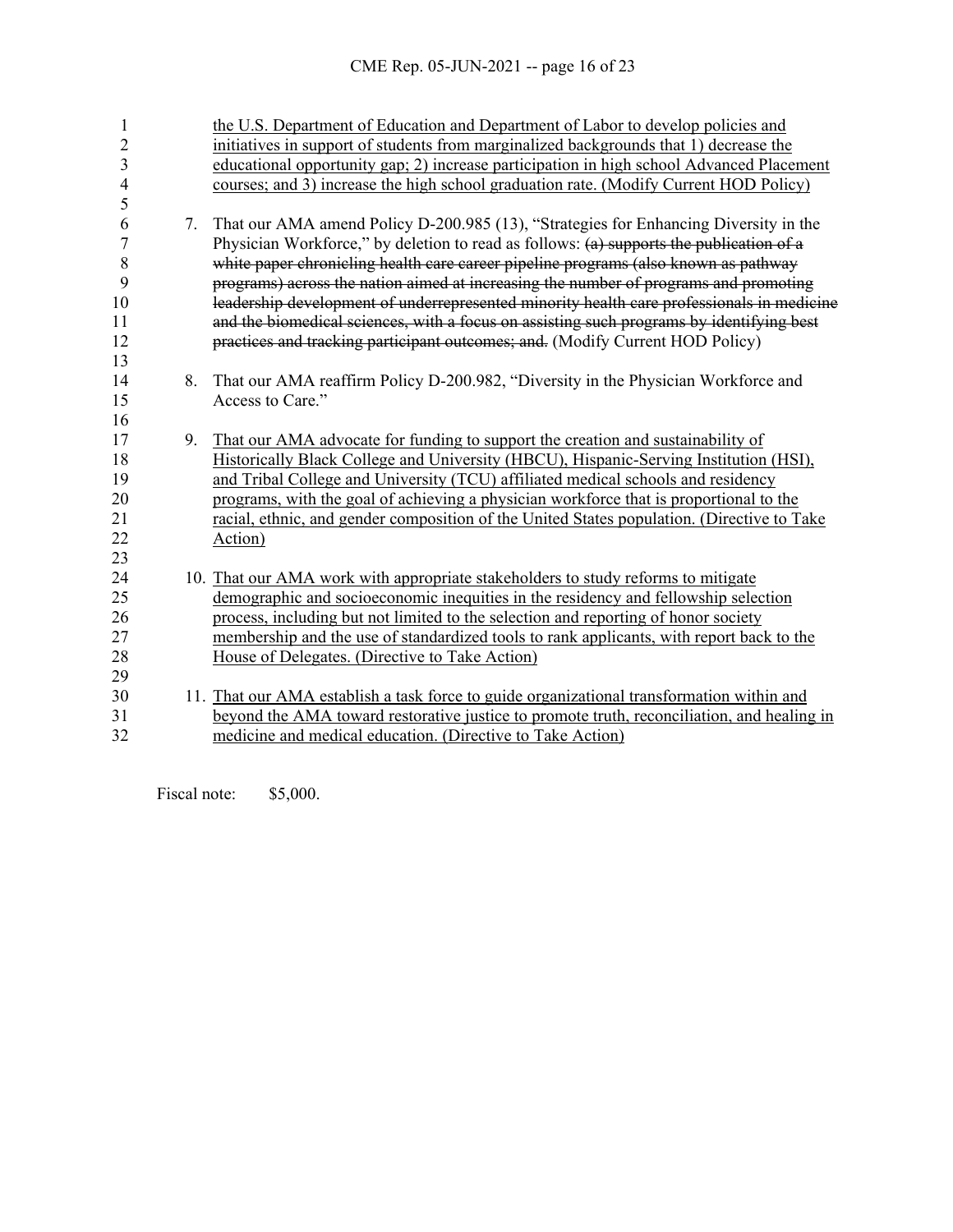# APPENDIX: RELEVANT AMA POLICY

#### *D-200.982, Diversity in the Physician Workforce and Access to Care*

Our AMA will: (1) continue to advocate for programs that promote diversity in the US medical workforce, such as pipeline programs to medical schools; (2) continue to advocate for adequate funding for federal and state programs that promote interest in practice in underserved areas, such as those under Title VII of the Public Health Service Act, scholarship and loan repayment programs under the National Health Services Corps and state programs, state Area Health Education Centers, and Conrad 30, and also encourage the development of a centralized database of scholarship and loan repayment programs; and (3) continue to study the factors that support and those that act against the choice to practice in an underserved area, and report the findings and solutions at the 2008 Interim Meeting.

#### *D-200.985, Strategies for Enhancing Diversity in the Physician Workforce*

1. Our AMA, independently and in collaboration with other groups such as the Association of American Medical Colleges (AAMC), will actively work and advocate for funding at the federal and state levels and in the private sector to support the following: (a) Pipeline programs to prepare and motivate members of underrepresented groups to enter medical school; (b) Diversity or minority affairs offices at medical schools; (c) Financial aid programs for students from groups that are underrepresented in medicine; and (d) Financial support programs to recruit and develop faculty members from underrepresented groups.

2. Our AMA will work to obtain full restoration and protection of federal Title VII funding, and similar state funding programs, for the Centers of Excellence Program, Health Careers Opportunity Program, Area Health Education Centers, and other programs that support physician training, recruitment, and retention in geographically-underserved areas.

3. Our AMA will take a leadership role in efforts to enhance diversity in the physician workforce, including engaging in broad-based efforts that involve partners within and beyond the medical profession and medical education community.

4. Our AMA will encourage the Liaison Committee on Medical Education to assure that medical schools demonstrate compliance with its requirements for a diverse student body and faculty. 5. Our AMA will develop an internal education program for its members on the issues and

possibilities involved in creating a diverse physician population.

6. Our AMA will provide on-line educational materials for its membership that address diversity issues in patient care including, but not limited to, culture, religion, race and ethnicity.

7. Our AMA will create and support programs that introduce elementary through high school students, especially those from groups that are underrepresented in medicine (URM), to healthcare careers.

8. Our AMA will create and support pipeline programs and encourage support services for URM college students that will support them as they move through college, medical school and residency programs.

9. Our AMA will recommend that medical school admissions committees use holistic assessments of admission applicants that take into account the diversity of preparation and the variety of talents that applicants bring to their education.

10. Our AMA will advocate for the tracking and reporting to interested stakeholders of demographic information pertaining to URM status collected from Electronic Residency Application Service (ERAS) applications through the National Resident Matching Program (NRMP).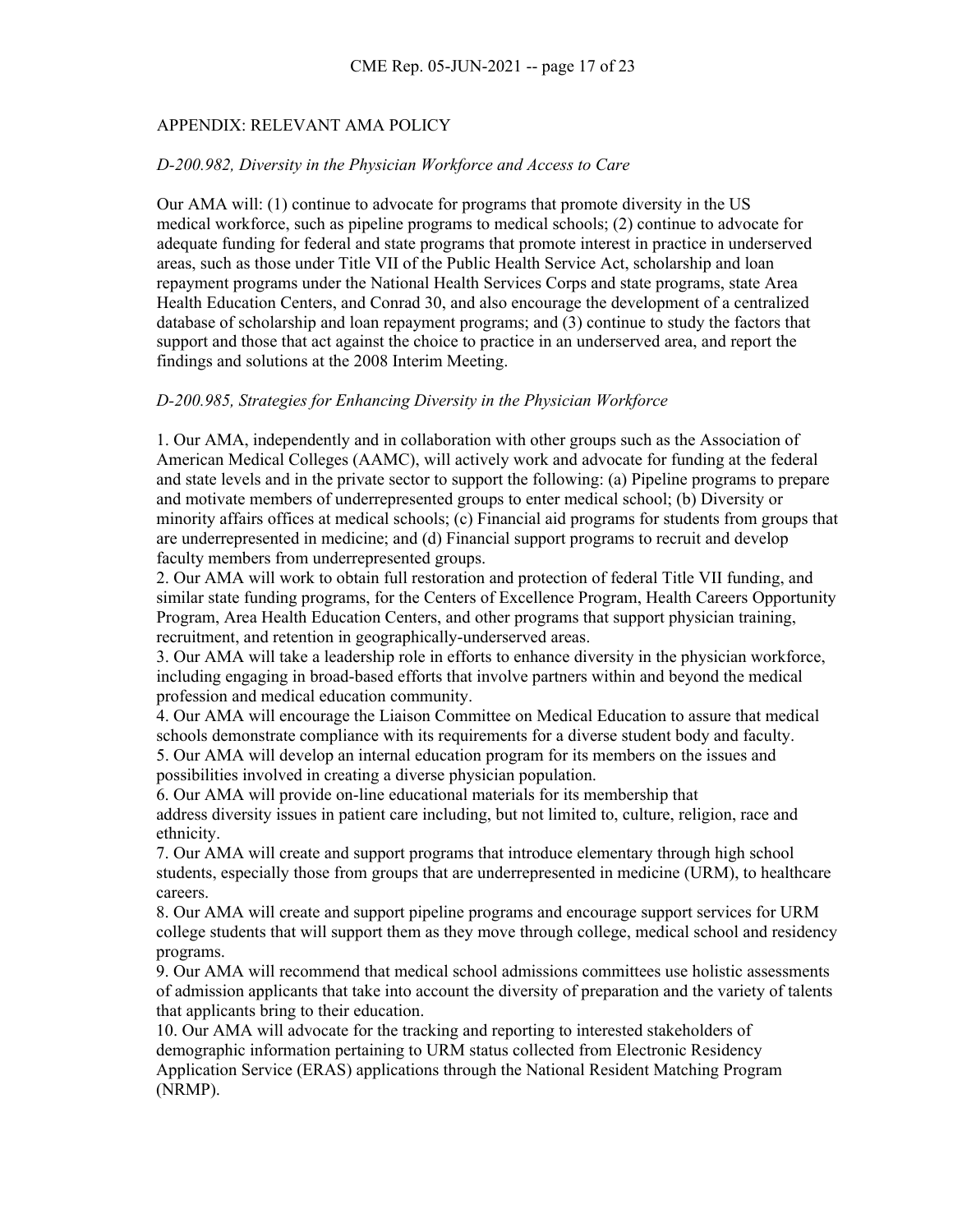11. Our AMA will continue the research, advocacy, collaborative partnerships and other work that was initiated by the Commission to End Health Care Disparities.

12. Our AMA opposes legislation that would undermine institutions' ability to properly employ affirmative action to promote a diverse student population.

13. Our AMA: (a) supports the publication of a white paper chronicling health care career pipeline programs (also known as pathway programs) across the nation aimed at increasing the number of programs and promoting leadership development of underrepresented minority health care professionals in medicine and the biomedical sciences, with a focus on assisting such programs by identifying best practices and tracking participant outcomes; and (b) will work with various stakeholders, including medical and allied health professional societies, established biomedical science pipeline programs and other appropriate entities, to establish best

practices for the sustainability and success of health care career pipeline programs.

14. Our AMA will work with the AAMC and other stakeholders to create a question for the AAMC electronic medical school application to identify previous pipeline program (also known as pathway program) participation and create a plan to analyze the data in order to determine the effectiveness of pipeline programs.

# *D-305.972, Title VII Funding*

Our AMA will (1) partner with all relevant stakeholders to petition Congress to reinstate funding for Title VII to at least fiscal year 2005 levels of \$300 million and (2) endeavor to educate legislators in Congress about how Title VII-supported programs address health professional shortages, increase the diversity of the workforce, equip health professions students to work in health centers and underserved communities, and ensure that health professionals are ready to address health-related emerging issues.

# *H-180.944, Plan for Continued Progress Toward Health Equity*

Health equity, defined as optimal health for all, is a goal toward which our AMA will work by advocating for health care access, research, and data collection; promoting equity in care; increasing health workforce diversity; influencing determinants of health; and voicing and modeling commitment to health equity.

# *H-200.951, Strategies for Enhancing Diversity in the Physician Workforce*

# Our AMA (1) supports increased diversity across all

specialties in the physician workforce in the categories of race, ethnicity, gender, sexual orientation/gender identity, socioeconomic origin and persons with disabilities; (2) commends the Institute of Medicine for its report, "In the Nation's Compelling Interest: Ensuring Diversity in the Health Care Workforce," and supports the concept that a racially and ethnically diverse educational experience results in better educational outcomes; and (3) encourages medical schools, health care institutions, managed care and other appropriate groups to develop policies articulating the value and importance of diversity as a goal that benefits all participants, and strategies to accomplish that goal.

# *H-350.960, Underrepresented Student Access to US Medical Schools*

Our AMA: (1) recommends that medical schools should consider in their planning: elements of diversity including but not limited to gender, racial, cultural and economic, reflective of the diversity of their patient population; and (2) supports the development of new and the enhancement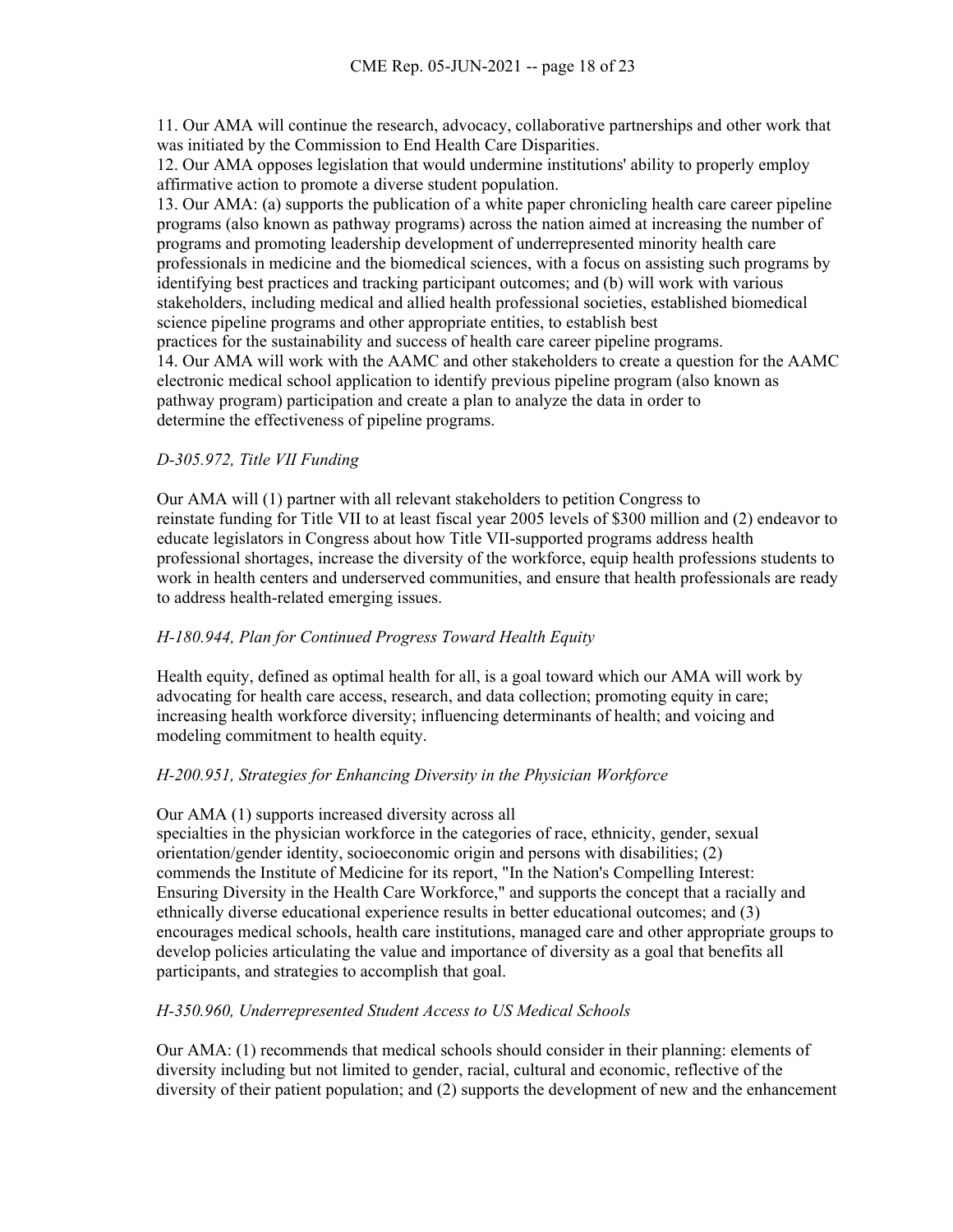of existing programs that will identify and prepare underrepresented students from the high-school level onward and to enroll, retain and graduate increased numbers of underrepresented students.

#### *H-350.970, Diversity in Medical Education*

Our AMA will: (1) request that the AMA Foundation seek ways of supporting innovative programs that strengthen pre-medical and pre-college preparation for minority students; (2) support and work in partnership with local state and specialty medical societies and other relevant groups to provide education on and promote programs aimed at increasing the number of minority medical school admissions; applicants who are admitted; and (3) encourage medical schools to consider the likelihood of service to underserved populations as a medical school admissions criterion.

### *H-350.979, Increase the Representation of Minority and Economically Disadvantaged Populations in the Medical Profession*

Our AMA supports increasing the representation of minorities in the physician population by: (1) Supporting efforts to increase the applicant pool of qualified minority students by: (a) Encouraging state and local governments to make quality elementary and secondary education opportunities available to all; (b) Urging medical schools to strengthen or initiate programs that offer special premedical and precollegiate experiences to underrepresented minority students; (c) urging medical schools and other health training institutions to develop new and innovative measures to recruit underrepresented minority students, and (d) Supporting legislation that provides targeted financial aid to financially disadvantaged students at both the collegiate and medical school levels.

(2) Encouraging all medical schools to reaffirm the goal of increasing representation of underrepresented minorities in their student bodies and faculties.

(3) Urging medical school admission committees to consider minority representation as one factor in reaching their decisions.

(4) Increasing the supply of minority health professionals.

(5) Continuing its efforts to increase the proportion of minorities in medical schools and medical school faculty.

(6) Facilitating communication between medical school admission committees and premedical counselors concerning the relative importance of requirements, including grade point average and Medical College Aptitude Test scores.

(7) Continuing to urge for state legislation that will provide funds for medical education both directly to medical schools and indirectly through financial support to students.

(8) Continuing to provide strong support for federal legislation that provides financial assistance for able students whose financial need is such that otherwise they would be unable to attend medical school.

#### *Code of Ethics 8.5, Disparities in Health Care*

Stereotypes, prejudice, or bias based on gender expectations and other arbitrary evaluations of any individual can manifest in a variety of subtle ways. Differences in treatment that are not directly related to differences in individual patients' clinical needs or preferences constitute inappropriate variations in health care. Such variations may contribute to health outcomes that are considerably worse in members of some populations than those of members of majority populations. This represents a significant challenge for physicians, who ethically are called on to provide the same quality of care to all patients without regard to medically irrelevant personal characteristics. To fulfill this professional obligation in their individual practices physicians should: (a) Provide care that meets patient needs and respects patient preferences.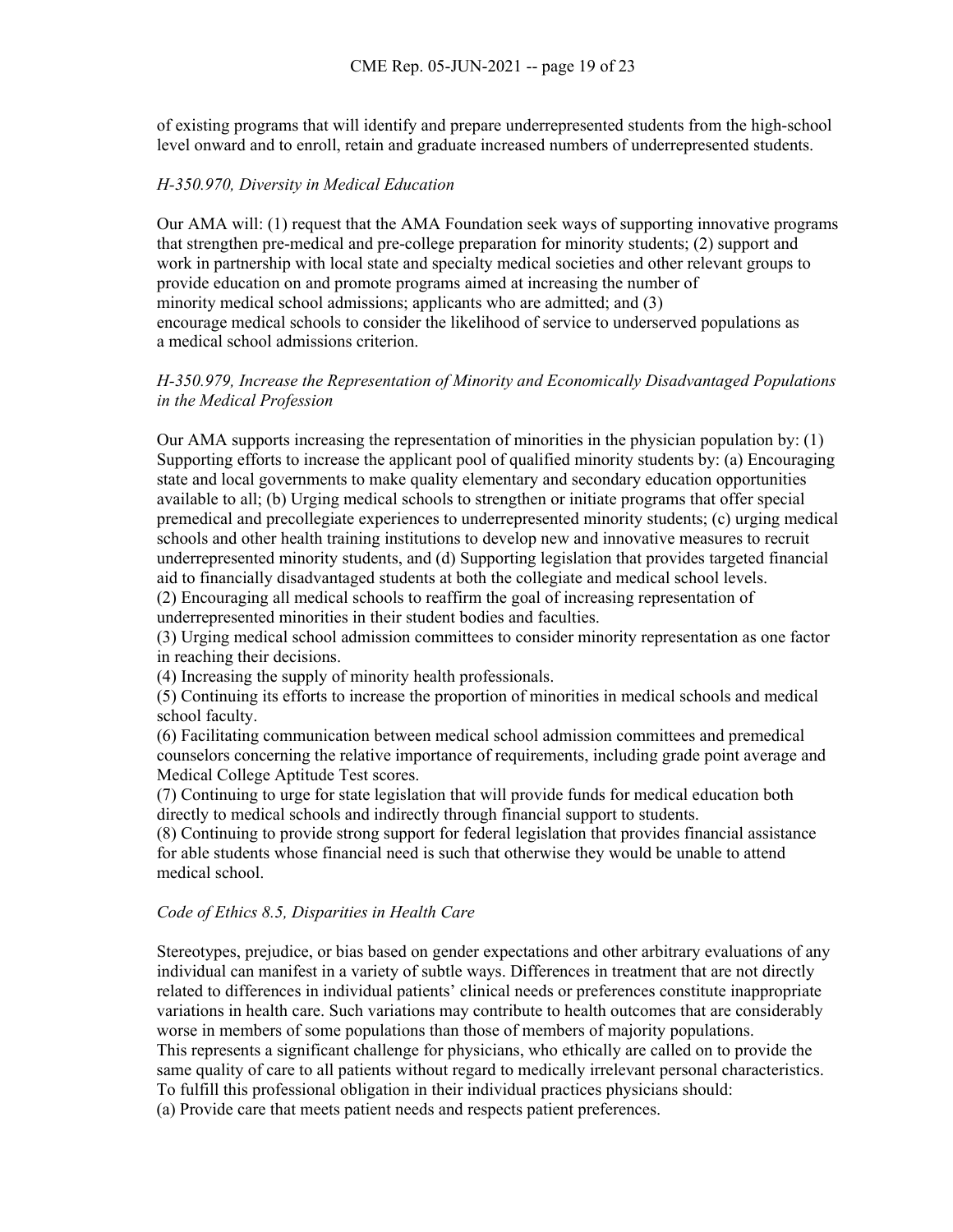(b) Avoid stereotyping patients.

(c) Examine their own practices to ensure that inappropriate considerations about race, gender identify, sexual orientation, sociodemographic factors, or other nonclinical factors, do not affect clinical judgment.

(d) Work to eliminate biased behavior toward patients by other health care professionals and staff who come into contact with patients.

(e) Encourage shared decision making.

(f) Cultivate effective communication and trust by seeking to better understand factors that can influence patients' health care decisions, such as cultural traditions, health beliefs

and health literacy, language or other barriers to communication and fears or misperceptions about the health care system.

The medical profession has an ethical responsibility to:

(g) Help increase awareness of health care disparities.

(h) Strive to increase the diversity of the physician workforce as a step toward

reducing health care disparities.

(i) Support research that examines health care disparities, including research on the

unique health needs of all genders, ethnic groups, and medically disadvantaged populations, and the development of quality measures and resources to help reduce disparities.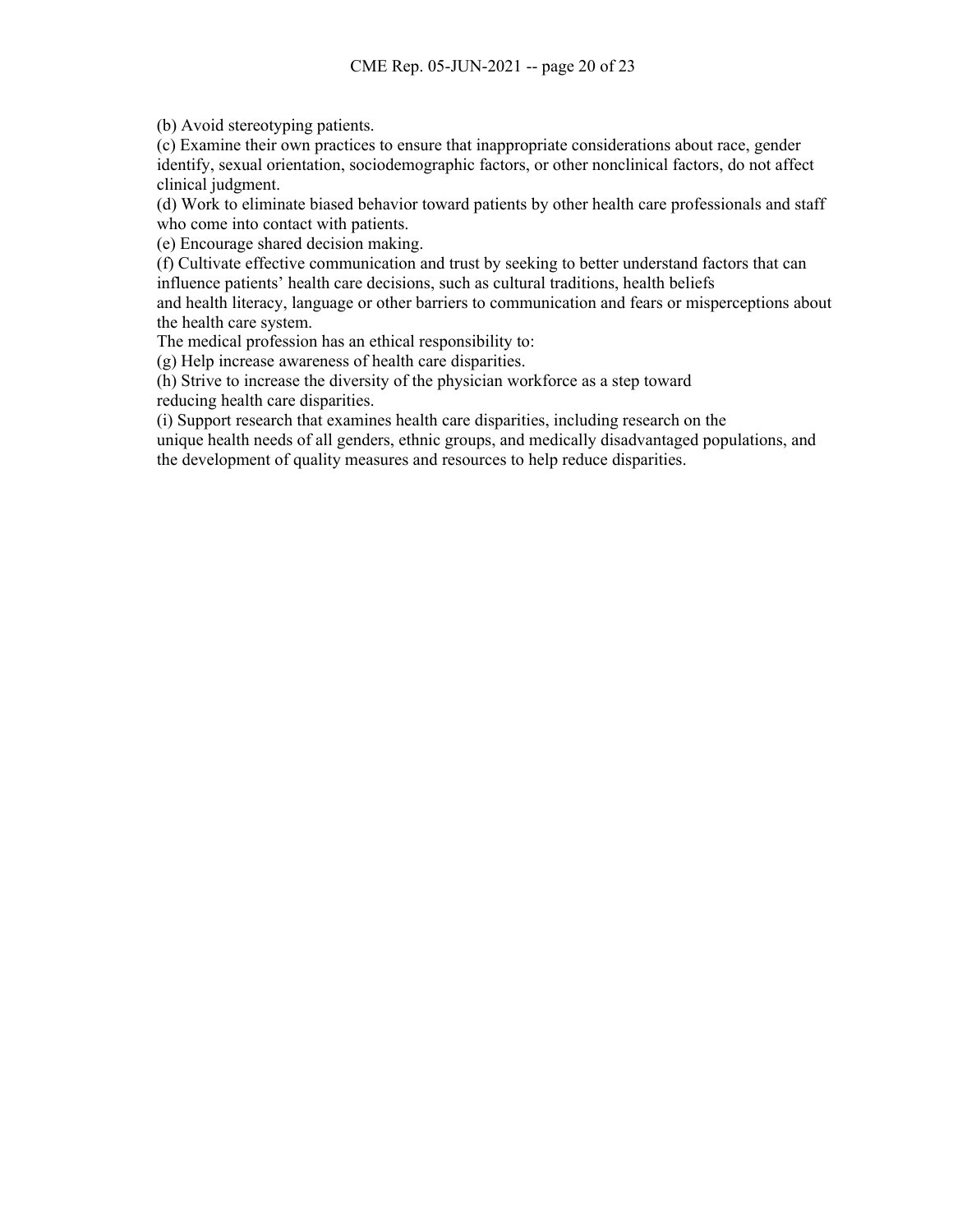### REFERENCES

<sup>1</sup> Morrison, E., & Cort, D. (2014, March). An Analysis of the Medical School Pipeline: A High School Aspirant to Applicant and Enrollment View. [https://www.aamc.org/data-reports/analysis](https://www.aamc.org/data-reports/analysis-brief/report/analysis-medical-school-pipeline-high-school-aspirant-applicant-and-enrollment-view)[brief/report/analysis-medical-school-pipeline-high-school-aspirant-applicant-and-enrollment-view.](https://www.aamc.org/data-reports/analysis-brief/report/analysis-medical-school-pipeline-high-school-aspirant-applicant-and-enrollment-view)

<sup>2</sup> Hill, W.L. (2019, October 2). *The Myth of the STEM Pipeline.* Inside Higher Ed. [https://www.insidehighered.com/views/2019/10/02/negative-consequences-pipeline-metaphor-stem-fields](https://www.insidehighered.com/views/2019/10/02/negative-consequences-pipeline-metaphor-stem-fields-opinion)[opinion.](https://www.insidehighered.com/views/2019/10/02/negative-consequences-pipeline-metaphor-stem-fields-opinion)

<sup>3</sup> Snyder, C. R., Stover, B., Skillman, S., & Frogner, B. (2016). Supporting Diversity in the Health Professions. [https://www.hrsa.gov/sites/default/files/hrsa/advisory-committees/graduate-medical](https://www.hrsa.gov/sites/default/files/hrsa/advisory-committees/graduate-medical-edu/resource-papers/May2016.pdf)[edu/resource-papers/May2016.pdf.](https://www.hrsa.gov/sites/default/files/hrsa/advisory-committees/graduate-medical-edu/resource-papers/May2016.pdf)

<sup>4</sup> Diaz, T., Navarro, J. R., & Chen, E. H. (2019). An Institutional Approach to Fostering Inclusion and Addressing Racial Bias: Implications for Diversity in Academic Medicine. Teaching and Learning in Medicine, 32(1), 110–116. [https://doi.org/10.1080/10401334.2019.1670665.](https://doi.org/10.1080/10401334.2019.1670665)

<sup>5</sup> Lett, L. A., Murdock, H. M., Orji, W. U., Aysola, J., & Sebro, R. (2019). Trends in Racial/Ethnic Representation Among US Medical Students. JAMA Network Open, 2(9). [https://doi.org/10.1001/jamanetworkopen.2019.10490.](https://doi.org/10.1001/jamanetworkopen.2019.10490)

<sup>6</sup> Harley, E. H. (2006). The forgotten history of defunct black medical schools in the 19th and 20th centuries and the impact of the Flexner Report. *Journal of the National Medical Association*, *98*(9), 1425.

<sup>7</sup> Shea, S., & Fullilove, M. T. (1985). Entry of Black and Other Minority Students into U.S. Medical Schools. New England Journal of Medicine, 313(15), 933–940. [https://doi.org/10.1056/nejm198510103131506.](https://doi.org/10.1056/nejm198510103131506)

<sup>8</sup> Savitt, T.L. (1992). Abraham Flexner and the black medical schools. Flexner and the 1990s: Medical Education in the 20th Century. New York, NY: Greenwood, 1, 65-81.

<sup>9</sup> Reyes-Akinbileje, B., Title VII Health Professions Education and Training: Issues in Reauthorization (2008). Library of Congress, Congressional Research Service.

<sup>10</sup> Nickens, H. W., Ready, T. P., & Petersdorf, R. G. (1994). Project 3000 by 2000 -- Racial and Ethnic Diversity in U.S. Medical Schools. New England Journal of Medicine, 331(7), 472–476. [https://doi.org/10.1056/nejm199408183310712.](https://doi.org/10.1056/nejm199408183310712)

<sup>11</sup> Smedley, B. D., Butler, A. S., & Bristow, L. R. (2004). In the Nation's Compelling Interest: Ensuring Diversity in the Healthcare Workforce. National Academies Press.

 $12$  Nelson, B. W., Bird, R. A., & Rogers, G. M. (1970). Expanding educational opportunities in medicine for blacks and other minority students. Academic Medicine, 45(10), 731–6. [https://doi.org/10.1097/00001888-](https://doi.org/10.1097/00001888-197010000-00002) [197010000-00002.](https://doi.org/10.1097/00001888-197010000-00002)

<sup>13</sup> Lett, L. A., Orji, W. U., & Sebro, R. (2018). Declining racial and ethnic representation in clinical academic medicine: A longitudinal study of 16 US medical specialties. Plos One, 13(11). [https://doi.org/10.1371/journal.pone.0207274.](https://doi.org/10.1371/journal.pone.0207274)

<sup>14</sup> Hill, W. L. (2019, October 2). Inside Higher Ed. The negative consequences of the pipeline metaphor for STEM fields (opinion). [https://www.insidehighered.com/views/2019/10/02/negative-consequences-pipeline](https://www.insidehighered.com/views/2019/10/02/negative-consequences-pipeline-metaphor-stem-fields-opinion)[metaphor-stem-fields-opinion.](https://www.insidehighered.com/views/2019/10/02/negative-consequences-pipeline-metaphor-stem-fields-opinion)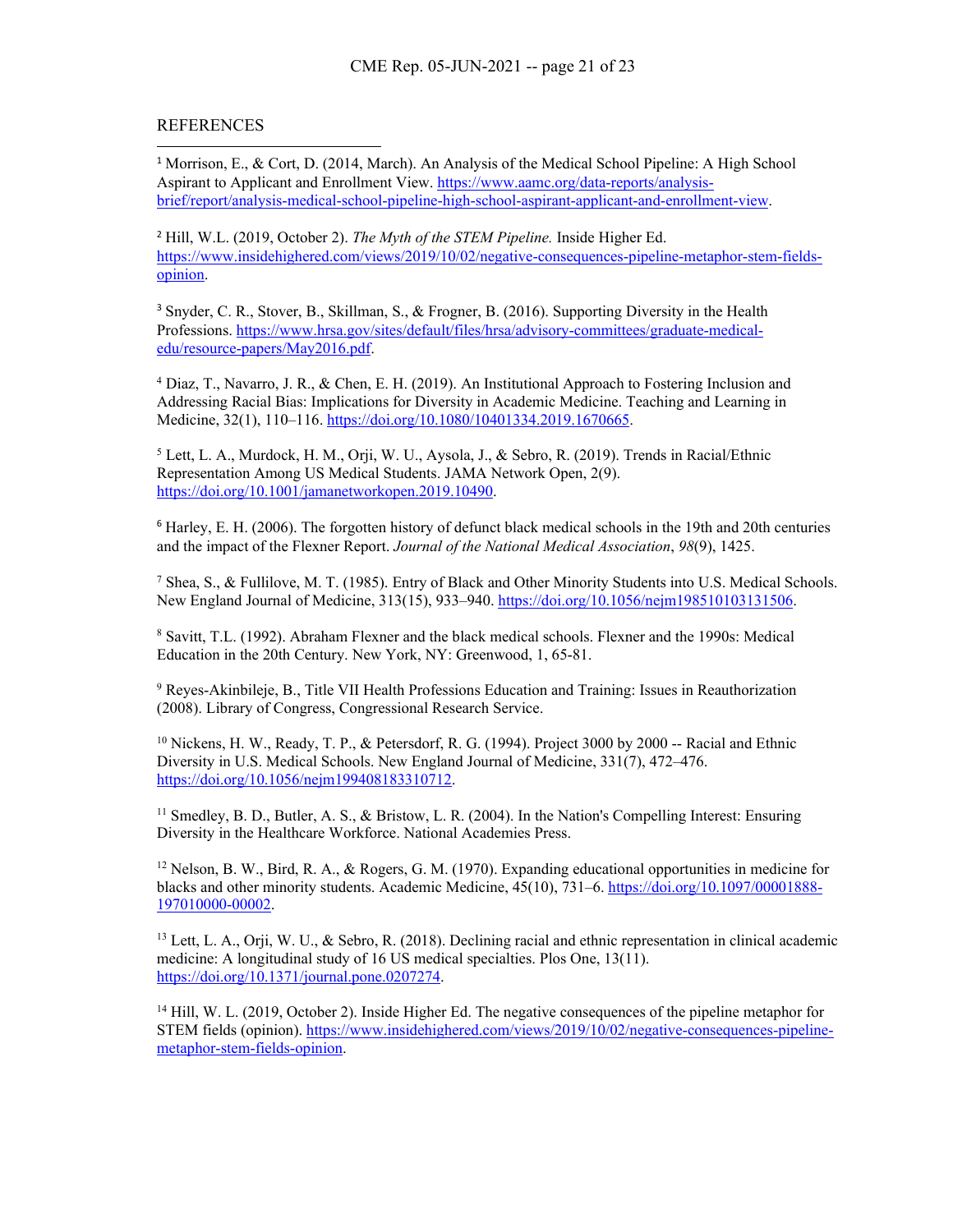<span id="page-22-0"></span><sup>15</sup> Giordani, B., Edwards, A. S., Segal, S. S., Gillum, L. H., Lindsay, A., & Johnson, N. (2001). Effectiveness of a Formal Post-baccalaureate Pre-medicine Program for Underrepresented Minority Students. Academic Medicine, 76(8), 844–848. [https://doi.org/10.1097/00001888-200108000-00020.](https://doi.org/10.1097/00001888-200108000-00020) 

<span id="page-22-1"></span><sup>16</sup> Collier, C. N. (2019). In the Pipeline vs On the Pathway. Journal of Best Practices in Health Professions Diversity, 12(1).

<sup>17</sup> HRSA. (2012). *Health Professions Training Program.* Retrieved from [https://data.hrsa.gov/topics/health](https://data.hrsa.gov/topics/health-workforce/training-programs)[workforce/training-programs.](https://data.hrsa.gov/topics/health-workforce/training-programs)

<span id="page-22-2"></span><sup>18</sup> Reynolds, P. P. (2008). A Legislative History of Federal Assistance for Health Professions Training in Primary Care Medicine and Dentistry in the United States, 1963–2008. Academic Medicine, 83(11), 1004– 1014. [https://doi.org/10.1097/acm.0b013e318189278c.](https://doi.org/10.1097/acm.0b013e318189278c)

<span id="page-22-3"></span><sup>19</sup> SHPEP. (2020). History of the Summer Health Professions Education Program. <http://www.shpep.org/about/history/>

<span id="page-22-4"></span><sup>20</sup> Rural Health Information Hub. Rural Project Examples Addressing Health workforce pipeline. [https://www.ruralhealthinfo.org/project-examples/topics/health-workforce-pipeline.](https://www.ruralhealthinfo.org/project-examples/topics/health-workforce-pipeline)

<span id="page-22-5"></span><sup>21</sup> Freeman, B. K., Landry, A., Trevino, R., Grande, D., & Shea, J. A. (2016). Understanding the Leaky Pipeline. Academic Medicine, 91(7), 987–993. [https://doi.org/10.1097/acm.0000000000001020.](https://doi.org/10.1097/acm.0000000000001020)

<span id="page-22-6"></span><sup>22</sup> Talamantes, E., Henderson, M. C., Fancher, T. L., & Mullan, F. (2019). Closing the Gap — Making Medical School Admissions More Equitable. New England Journal of Medicine, 380(9), 803–805. [https://doi.org/10.1056/nejmp1808582.](https://doi.org/10.1056/nejmp1808582)

<span id="page-22-7"></span><sup>23</sup> Harris, A. (2018, October 30). The Supreme Court Justice Who Forever Changed Affirmative Action. The Atlantic. [https://www.theatlantic.com/education/archive/2018/10/how-lewis-powell-changed-affirmative](https://www.theatlantic.com/education/archive/2018/10/how-lewis-powell-changed-affirmative-action/572938/)[action/572938/.](https://www.theatlantic.com/education/archive/2018/10/how-lewis-powell-changed-affirmative-action/572938/)

<span id="page-22-8"></span><sup>24</sup> Scanlan, L. C. (1996). Hopwood v. Texas: A Backward View at Affirmative Action in Education. New York University Law Review, 71. [https://www.nyulawreview.org/wp](https://www.nyulawreview.org/wp-content/uploads/2018/08/NYULawReview-71-6-Scanlan.pdf)[content/uploads/2018/08/NYULawReview-71-6-Scanlan.pdf.](https://www.nyulawreview.org/wp-content/uploads/2018/08/NYULawReview-71-6-Scanlan.pdf)

<span id="page-22-9"></span><sup>25</sup> Herman, C.R., "The Clarification of Proposition 209: Gauging the Impact on Native Americans at the University of California" (2014). Pomona Senior Theses. 123. [https://scholarship.claremont.edu/pomona\\_theses/123](https://scholarship.claremont.edu/pomona_theses/123)

<span id="page-22-11"></span><span id="page-22-10"></span><sup>26</sup> Koseff, A. (2020, June 11). California bill asking voters whether to repeal anti-affirmative action Prop. 209 advances. SFChronicle.com[. https://www.sfchronicle.com/politics/article/California-bill-asking-voters](https://www.sfchronicle.com/politics/article/California-bill-asking-voters-whether-to-repeal-15331604.php)[whether-to-repeal-15331604.php.](https://www.sfchronicle.com/politics/article/California-bill-asking-voters-whether-to-repeal-15331604.php)

<span id="page-22-12"></span><sup>27</sup> Long, M. C., & Bateman, N. A. (2020). Long-Run Changes in Underrepresentation After Affirmative Action Bans in Public Universities. Educational Evaluation and Policy Analysis, 42(2), 188–207. [https://doi.org/10.3102/0162373720904433.](https://doi.org/10.3102/0162373720904433)

<span id="page-22-13"></span><sup>28</sup> United States Government Accountability Office. (2006, March 30). Health Professions Education Programs: Action Still Needed to Measure Impact. Retrieved from [https://www.gao.gov/assets/250/249121.html.](https://www.gao.gov/assets/250/249121.html)

<sup>29</sup> U.S. House of Representative Committee on Appropriations. (2020). Report. Retrieved from [https://appropriations.house.gov/sites/democrats.appropriations.house.gov/files/LHHS%20Report%20-](https://appropriations.house.gov/sites/democrats.appropriations.house.gov/files/LHHS%20Report%20-%20GPO%20-%207.8.20.pdf) [%20GPO%20-%207.8.20.pdf.](https://appropriations.house.gov/sites/democrats.appropriations.house.gov/files/LHHS%20Report%20-%20GPO%20-%207.8.20.pdf)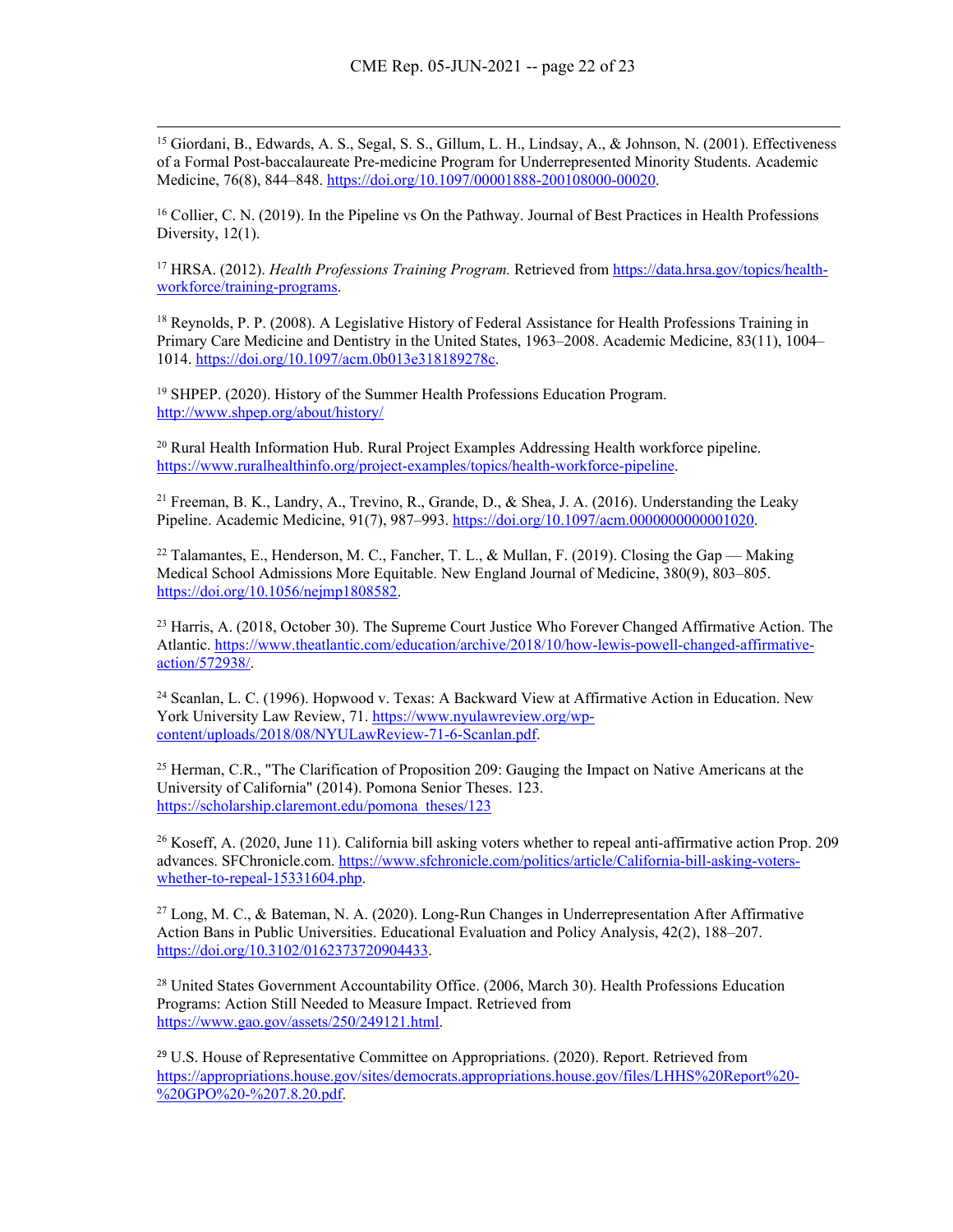<span id="page-23-0"></span><sup>30</sup> Consolidated Appropriations Act of 2021, H.R. 133, 116th Cong. (2020) (enacted). https://rules.house.gov/sites/democrats.rules.house.gov/files/BILLS-116HR133SA-RCP-116-68.pdf. Accessed February 5, 2021.

<span id="page-23-1"></span><sup>31</sup> Youngclaus, J., & Roskovensky, L. (2018). *An updated look at the economic diversity of US medical students*. AAMC Anal Brief, 18(5), 1-3.

<span id="page-23-2"></span><sup>32</sup> Glazer, G., Danek, J., Michaels, J., Bankston, K., Fair, M., Johnson, S. & Nivet, M. (2014). Holistic admissions in the health professions: findings from a national survey. Urban Universities for HEALTH. Washington, DC.

<span id="page-23-3"></span><sup>33</sup> Lett, L. A., Orji, W. U., & Sebro, R. (2018). Declining racial and ethnic representation in clinical academic medicine: A longitudinal study of 16 US medical specialties. Plos One, 13(11). [https://doi.org/10.1371/journal.pone.0207274.](https://doi.org/10.1371/journal.pone.0207274)

<span id="page-23-5"></span><span id="page-23-4"></span><sup>34</sup> Price, E. G., Gozu, A., Kern, D. E., Powe, N. R., Wand, G. S., Golden, S., & Cooper, L. A. (2005). The role of cultural diversity climate in recruitment, promotion, and retention of faculty in academic medicine. Journal of General Internal Medicine, 20(7), 565–571[. https://doi.org/10.1111/j.1525-1497.2005.0127.x](https://doi.org/10.1111/j.1525-1497.2005.0127.x)

<span id="page-23-6"></span><sup>35</sup> Tinto, V. (1975). Dropout from Higher Education: A Theoretical Synthesis of Recent Research. Review of Educational Research, 45(1), 89–125. [https://doi.org/10.3102/00346543045001089.](https://doi.org/10.3102/00346543045001089)

<span id="page-23-7"></span><sup>36</sup> Braxton, J. M., Hirschy, A. S., & McClendon, S. A. (2004). Understanding and reducing college student departure. Jossey-Bass.

<span id="page-23-8"></span><sup>37</sup> Creighton, L. M. (2007). Factors Affecting the Graduation Rates of University Students from Underrepresented Populations. International Electronic Journal for Leadership in Learning. [https://eric.ed.gov/?id=EJ987305.](https://eric.ed.gov/?id=EJ987305)

<span id="page-23-9"></span><sup>38</sup> Jaschik, S. (2016, September 26). Campuses see flurry of racist incidents and protests against racism. [https://www.insidehighered.com/news/2016/09/26/campuses-see-flurry-racist-incidents-and-protests-against](https://www.insidehighered.com/news/2016/09/26/campuses-see-flurry-racist-incidents-and-protests-against-racism)[racism.](https://www.insidehighered.com/news/2016/09/26/campuses-see-flurry-racist-incidents-and-protests-against-racism)

<span id="page-23-10"></span><sup>39</sup> Boatright, D., Branzetti, J., Duong, D., Hicks, M., Moll, J., Perry, M., ... & Heron, S. (2018). Racial and ethnic diversity in academic emergency medicine: how far have we come? Next steps for the future. *AEM education and training*, *2*, S31-S39.

<span id="page-23-11"></span><sup>40</sup> Huffman, T. (2001). Resistance Theory and the Transculturation Hypothesis as Explanations of College Attrition and Persistence Among Culturally Traditional American Indian Students. Journal of American Indian Education, 40(3), 1-23. Retrieved July 14, 2020, from [www.jstor.org/stable/24398349.](http://www.jstor.org/stable/24398349)

<span id="page-23-12"></span><sup>41</sup> Blanchard, M.H., Autry, A.M., Brown, H.L., Musich, J.R., Kaufman, L., Wells, D.R., Stager, R.D., Swanson, J.L., Lund, K.J., Wiper III, D.W. and Bailit, J.L. (2005). *A multicenter study to determine motivating factors for residents pursuing obstetrics and gynecology.* American journal of obstetrics and gynecology, 193(5), 1835-1841.

<span id="page-23-13"></span><sup>42</sup> Emmons SL, Adams KE, Nichols M, Cain J. (2004).*The impact of perceived gender bias on obstetrics and gynecology skills acquisition by third-year medical students.* Acad Med;79:326e32.

<span id="page-23-14"></span><sup>43</sup> U.S. Department of Health and Human Services. (2009). (rep.). Pipeline Programs to Improve Racial and Ethnic Diversity in the Health Professions. Retrieved fro[m https://www.aapcho.org/wp/wp](https://www.aapcho.org/wp/wp-content/uploads/2012/11/PipelineToImproveDiversityInHealthProfessions.pdf)[content/uploads/2012/11/PipelineToImproveDiversityInHealthProfessions.pdf.](https://www.aapcho.org/wp/wp-content/uploads/2012/11/PipelineToImproveDiversityInHealthProfessions.pdf)

<sup>44</sup> Snyder, C. R., Stover, B., Skillman, S. M., & Frogner, B. K. (2015). (rep.). Facilitating Racial and Ethnic Diversity in the Health Workforce. Retrieved from